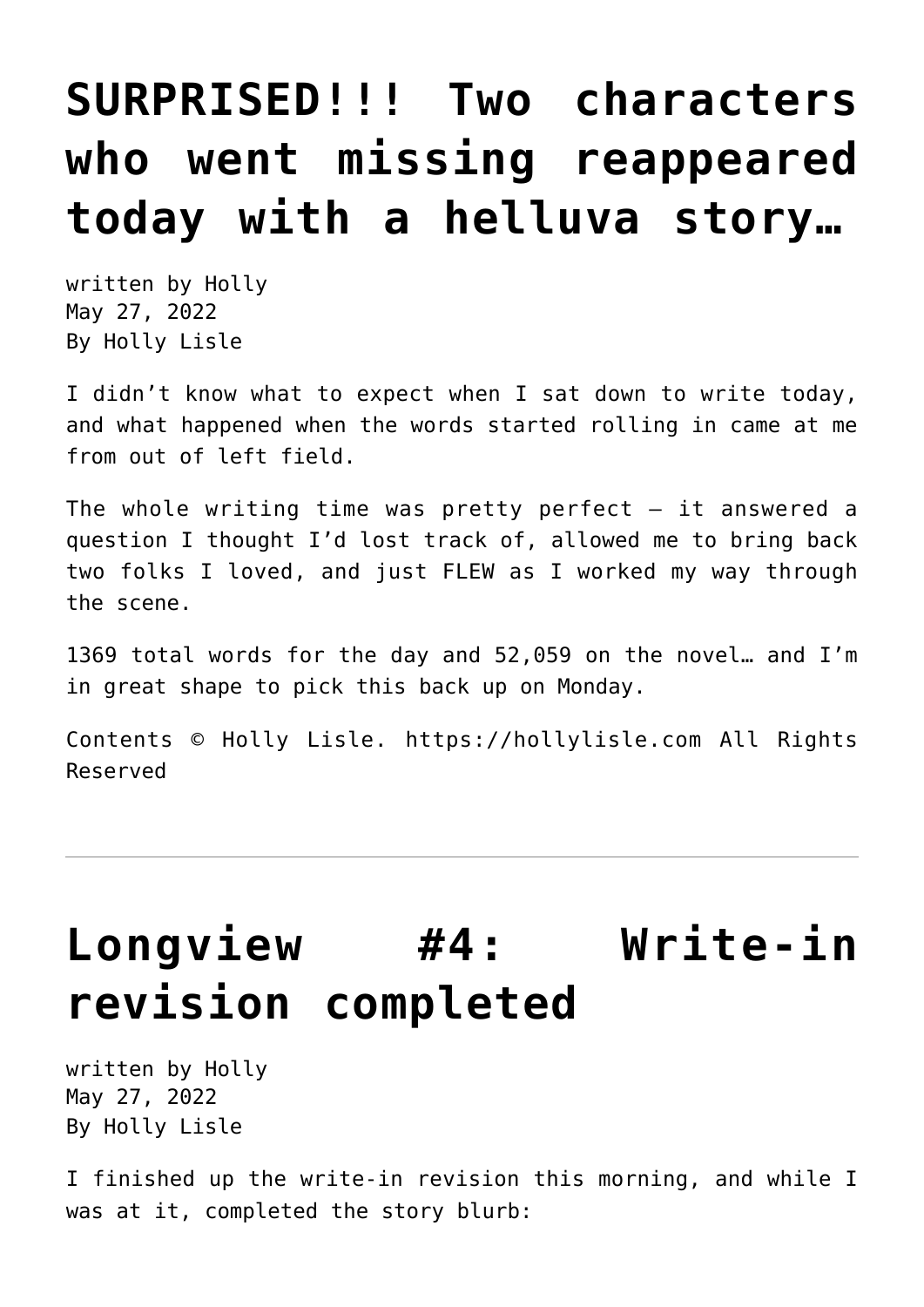#### **TALES FROM THE LONGVIEW, EPISODE 4: Gunslinger Moon**

*When freedom is silenced, how does it speak?*

Ex-PHTF slave WE-39R (This Criminal, from Episode 1), renamed Jex, is part of a team the Longview's Owner has tasked with finding the meaning behind Bashtyk Nokyd's enigmatic final diagram. Drawing the most undesirable assignment, Jex and an unlikely ally fight their way to pieces of the truth.

Note the new title. I'd written up one hundred possible titles for the episode, and asked several people to select possible winners from among them. Got back the selections, but Matt read the story and all one hundred of my possibles, and he said, "None of those," and spent a few minutes in silence. After which he said, "Gunslinger Moon."

And he was right. It's perfect.

#### *Editor wins when editor is right.*

So. This is the story of the team the Owner sets to the task of figuring out what the hell the philosopher meant with that diagram he drew at the dinner table (shown above).

This episode is the quiet before the storm.

The storm comes in *Episode 5: The Vipers' Nest*, a BIG chunk of which is already written.

And Episode 6, for which I haven't even a hint of what the title might be, will conclude the series.

Oh, right. Type-in revision tomorrow! Should be able to have it finished in one day.

Contents © Holly Lisle. <https://hollylisle.com> All Rights Reserved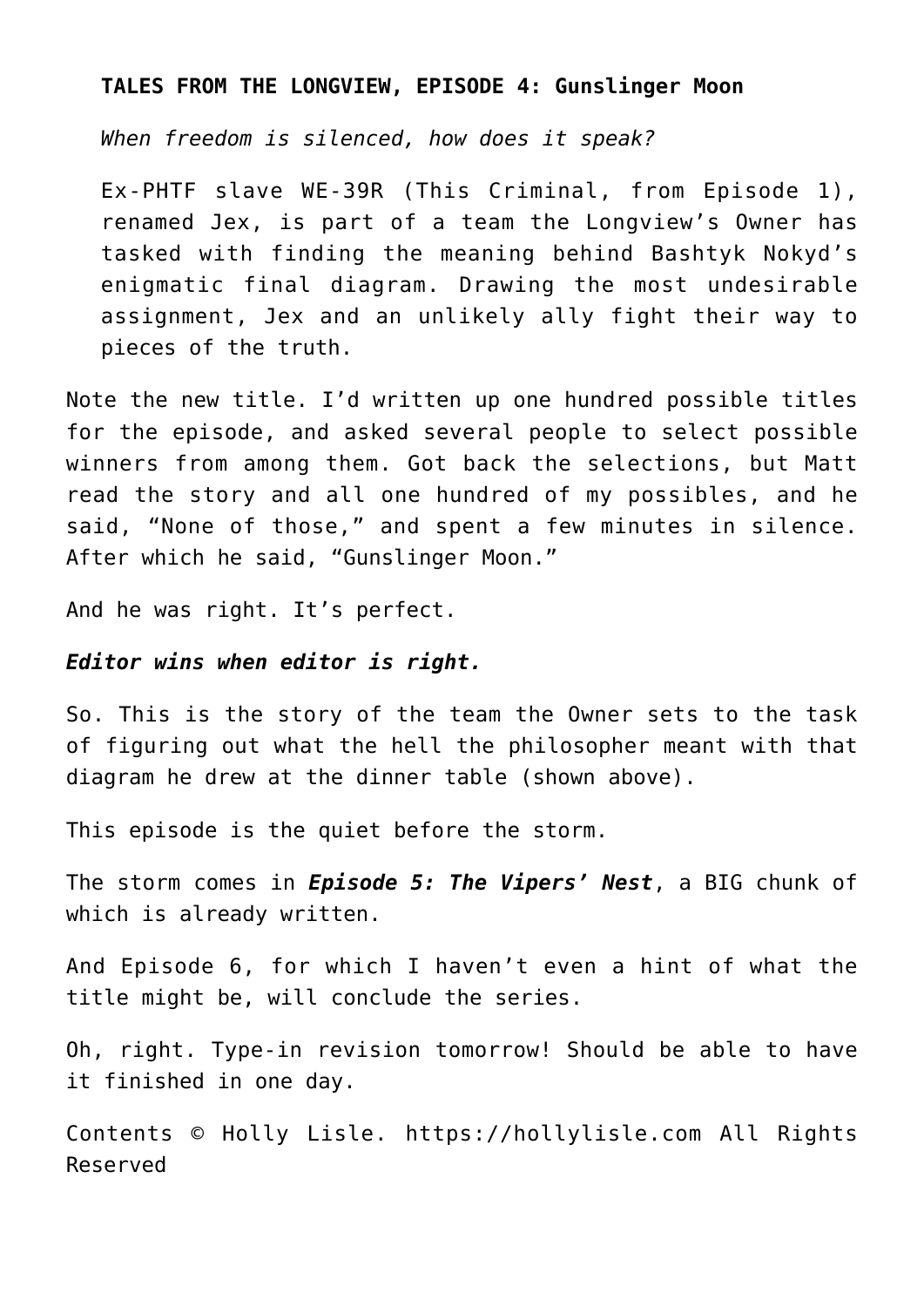# **[Intern Program #1: FICTION](https://hollylisle.com/intern-program-1-fiction-critter-editor-copyeditor-text-layout-cover-design-fiction-launch-path/) [Critter, Editor, Copyeditor,](https://hollylisle.com/intern-program-1-fiction-critter-editor-copyeditor-text-layout-cover-design-fiction-launch-path/) [Text Layout, Cover Design,](https://hollylisle.com/intern-program-1-fiction-critter-editor-copyeditor-text-layout-cover-design-fiction-launch-path/) [Fiction Launch Path](https://hollylisle.com/intern-program-1-fiction-critter-editor-copyeditor-text-layout-cover-design-fiction-launch-path/)**

written by Holly May 27, 2022 [By Holly Lisle](https://hollylisle.com)

I've created my first intern program: COMMERCIAL FICTION DEVELOPMENT. The first intern program is for people who want to work with WRITERS OF FICTION (and personal non-fiction). **And who want to get paid to do this.**



**I'm looking for people with whom I can work LONG-TERM.** I want to build a team I can rely on to work with every fiction project I write, and ideally the first interns who join the program would become my team, and will still be working with me as indie contractors 25 years from now.

However, I know other writers need help, too—and I know where hundreds of these writers are (ReadersMeetWriters.com), and I can train more folks than just my own team.

Whether we end up working together long-term or not, I'll make sure that, if you take the program seriously and apply the necessary effort to learn the skills I teach, I'll recommend you in **ReadersMeetWriters** for the skills you learned, and you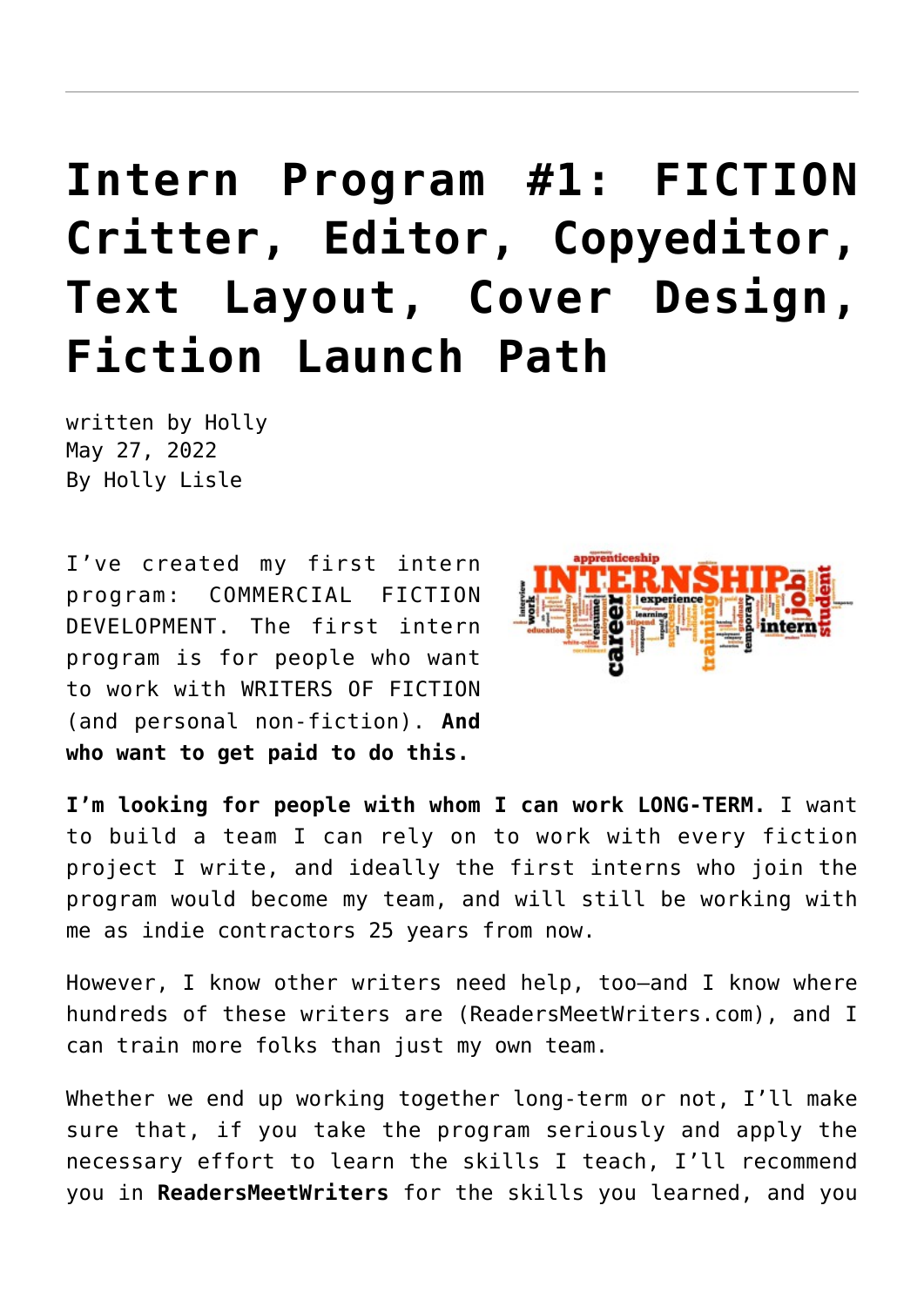can offer your skills in the RMW Market with my recommendation as your first client.

This is the program to apply for if you want to get to read a lot of fiction, and work with writers to help them make their fiction the best it can be, and to learn how to get it out into the world to reach other readers.

If you maintain your active status as an intern, you will get hands-on experience and training in doing:

- Professional-quality crits
- Manuscript Content Editing
- Manuscript Copy Editing
- Manuscript Text Layout and Manuscript Formatting
- Cover copy and promotional copy
- Cover Design
- Fiction copy and launch building

Each of these skills is needed not just by me, but by the members of [ReadersMeetWriters.com](http://readersmeetwriters.com)

And I'll be recruiting FROM the membership of ReadersMeetWriters.com for my first interns. Here's the program.

### **BEGINNING INTERNS—You'll work with my previously published work doing:**

- Reading and bughunting
- Manuscript layout and pre-formatting (for novels) and ebook creation (for short fiction)
- Writing cover copy and other promotional copy
- Designing cover art
- BASIC fiction launch training

**ADVANCED INTERNS—Interns who perform well and reliably and hit deadlines consistently will move on to working with my new fiction as I write it, doing:**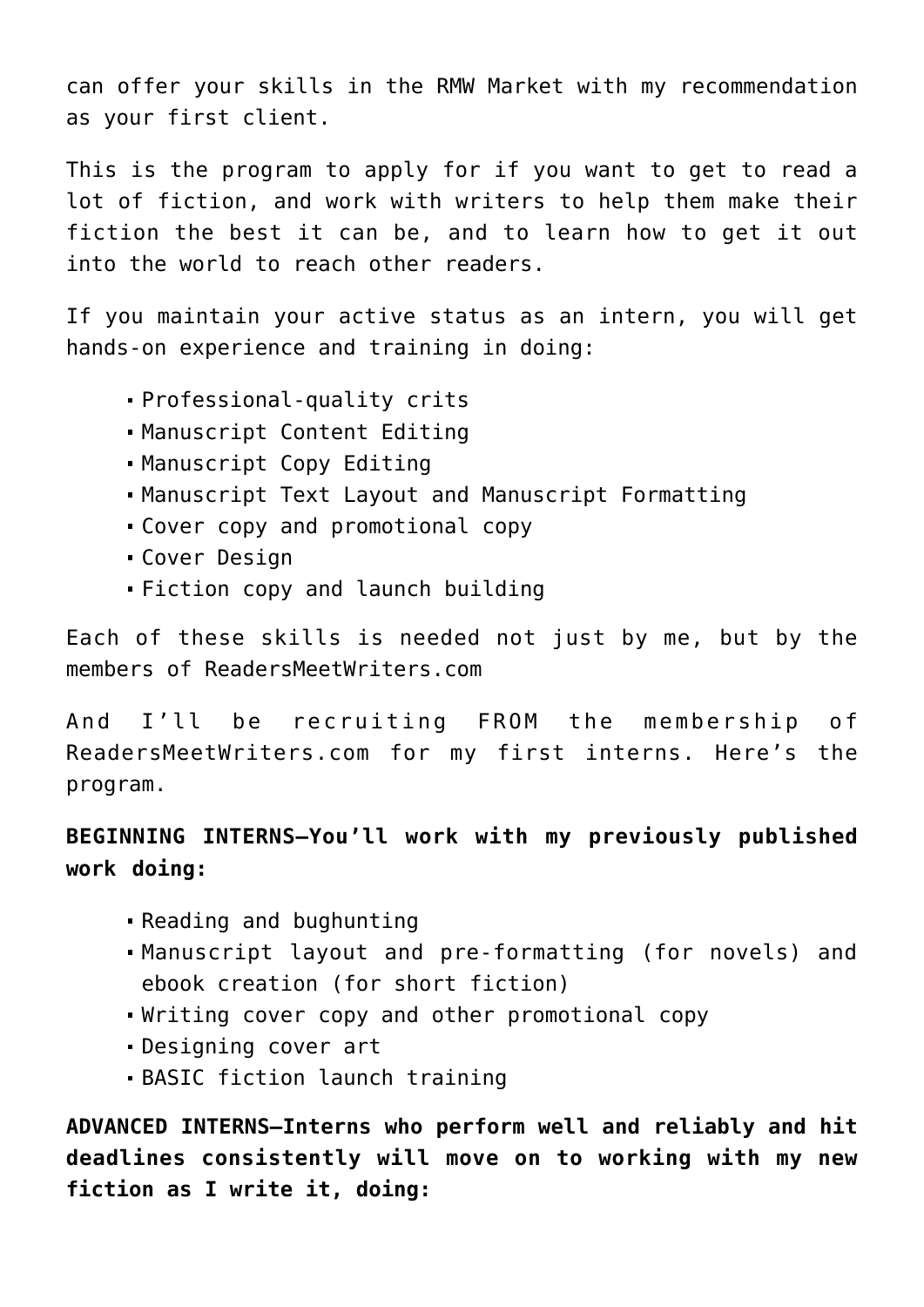- Reader crits of first drafts
- Content editing of final drafts
- Manuscript copyediting
- ADVANCED fiction launch training

**BEGINNING INTERNS** will receive my downloadable training for bug-hunting, manuscript layout and formatting, writing cover copy, designing cover art, and basic fiction launches, and you'll get my input on each step you complete.

When the split-tester becomes available, we will split-test cover-copy, cover art, and launch elements, and you will be able to see which of your own work is best (you'll do multiple entries), and how your work stacks up against the work by others—and you'll be able to use what you learn to improve your skills.

By successfully completing each section, interns will receive my recommendation and points in ReadersMeetWriters.com, as well as the courses I offer that include additional training.

Interns will also receive an acknowledgment in each book on which they are an active participant.

I have room for twelve interns who will work in teams of three on the 19 projects I have ready to go. I will open up replacement slots for any interns who drop out of the program.

**Interns with whom I work well and who enjoy working with me will progress to the ADVANCED PROGRAM.**

All advanced interns will take How To Revise Your Novel at an accelerated pace, and will use this course to understand how to revise and edit fiction. You will each receive first-draft manuscripts of previously published works of mine to use for practice, and once you have completed the course and a full edit of a first-draft manuscript, will work with me on live fiction as I create it.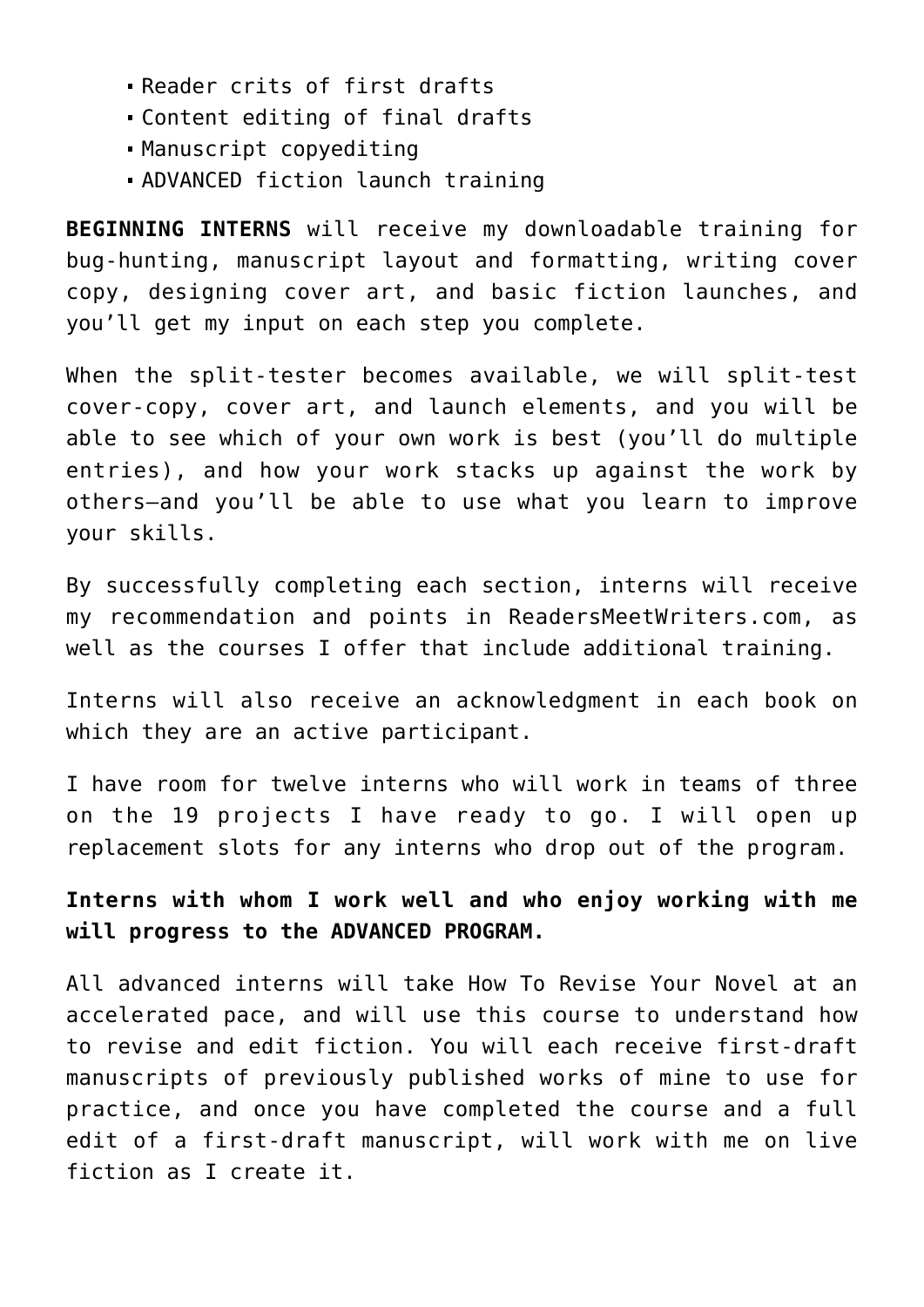**ADVANCED INTERNS** will also take the advanced fiction launch training I am currently developing, and will set up test launches. Successful test launches will become live launches. When each ADVANCED INTERN runs a successful live launch, that intern will receive fiction launch certification for use in RMW. I will contract with one or two certified fiction launchers to plan, set up, and run my own launches, and will recommend certified fiction launchers to RMW members looking to hire them.

This intern program will be a lot of work, will not cost you anything, but also will not pay you anything.

You'll receive free training; you'll receive points and recommendations in RMW if you do well; you'll receive acknowledgement in the books you help fix.

And as I'm able to move from the intern-training model to hiring contractors, I will.

If you want to apply for an internship, watch your email from the RMW list. If you are not currently a member, you can join [ReadersMeetWriters.com,](http://readersmeetwriters.com) which is still in its BETA stage. I'll send an email out early next week.

Contents © Holly Lisle. <https://hollylisle.com> All Rights Reserved

## **[Back to 33 Mistakes for a bit](https://hollylisle.com/back-to-33-mistakes-for-a-bit/)**

written by Holly May 27, 2022 [By Holly Lisle](https://hollylisle.com)

For the next few days, I'm working like mad to get all the 33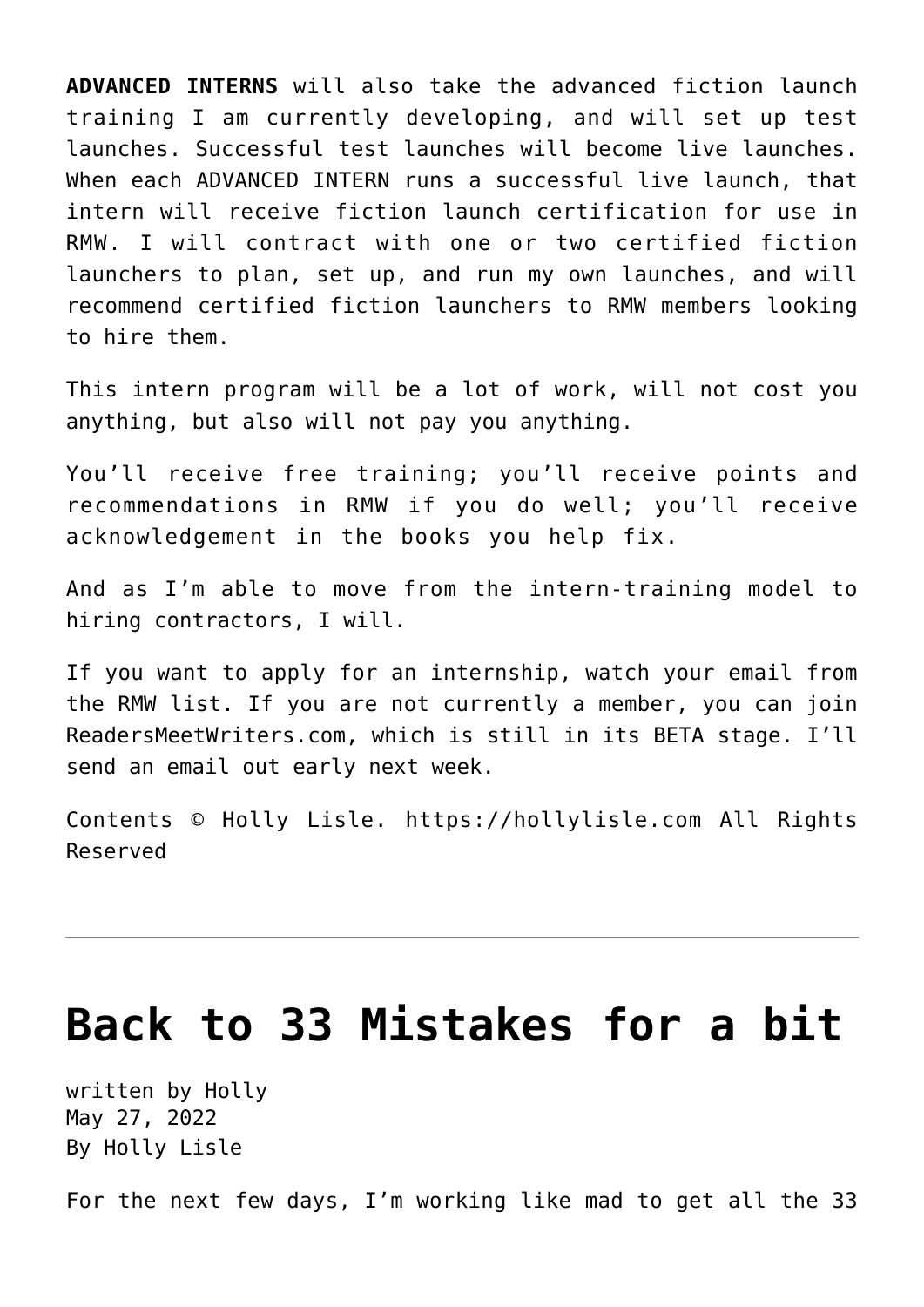Mistakes books I have up on the website.

My editor ended up not being able to do them, and I want to have them done before I start writing the **How To Revise Your Novel** course. My authors have already been waiting a long time—I don't want all of them just hanging there, waiting some more while I write HTRYN.

I have some great stuff, too. Russia, Contemporary Life, Hostelling, Early American History, Camping…

[Watch for them as they show up in the shop.](http://shop.hollylisle.com)

Contents © Holly Lisle. <https://hollylisle.com> All Rights Reserved

## **[New Editor for the 33](https://hollylisle.com/new-editor-for-the-33-mistakes-books/) [Mistakes Books](https://hollylisle.com/new-editor-for-the-33-mistakes-books/)**

written by Holly May 27, 2022 [By Holly Lisle](https://hollylisle.com)

No secret that I've been swamped, or that I've fallen behind on a lot of projects that I have going.

So I'm delighted to announce that Lazette Gifford is going to be the production editor for the **33 Worst Mistakes Writers Make** series. We have a couple of details to work out still, but some of the manuscripts I have on hand are going to her tonight, along with contact details for the authors.

I'll still be doing acquisitions, but I'm not taking any more queries until we get the current books caught up.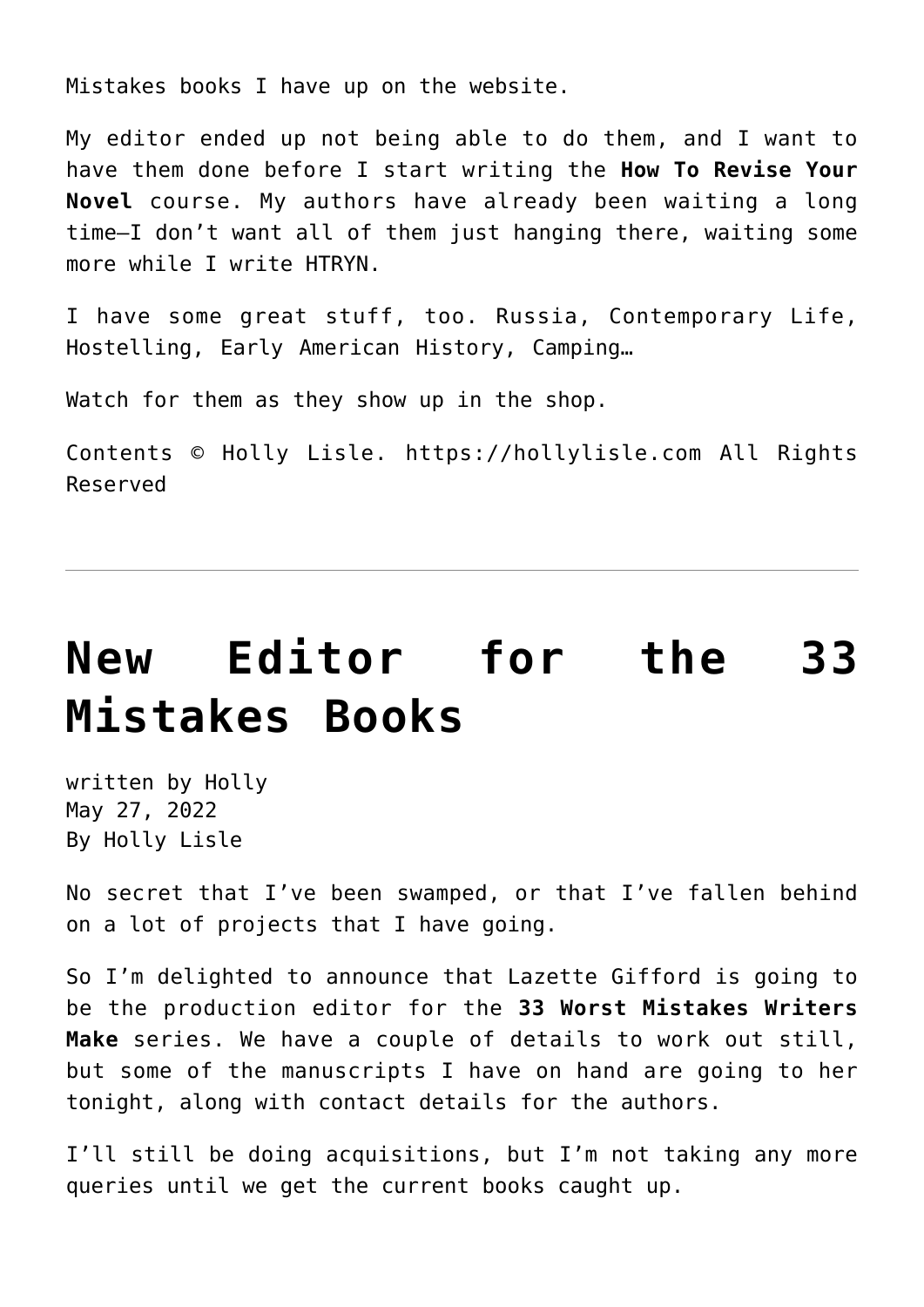If you have a book or several that have been caught in my bit of limbo here, e-mail me and I'll get you caught up on the details.

Contents © Holly Lisle. <https://hollylisle.com> All Rights Reserved

## **[Stress, Migraines, and Stuff](https://hollylisle.com/stress-migraines-and-stuff-you-love/) [You Love](https://hollylisle.com/stress-migraines-and-stuff-you-love/)**

written by Holly May 27, 2022 [By Holly Lisle](https://hollylisle.com)

As noted elsewhere—I hauled ass like nobody's business for eight months to create a way for me to write the novel I wanted to write without having to do it to anybody's specifications but my own.

My mad plan worked, and for the first time since I was an RN, I had a regular, reasonable income that did not depend on me writing at a hard run in order to keep us all fed.

I got started on the **Dreaming the Dead**—the novel of my passion—and I was having a wonderful time with it, sitting down late at night every night and getting as many words as I got before I fell asleep. No pressure, no specific deadline (a vague one in the back of my mind only), and not even any dedication to the idea of writing to a market or marketing the book when it was done. I was writing for the sheer love of writing—to spend time with characters I could not find anywhere else, to explore a fascinating problem, to uncover mysteries and wonders.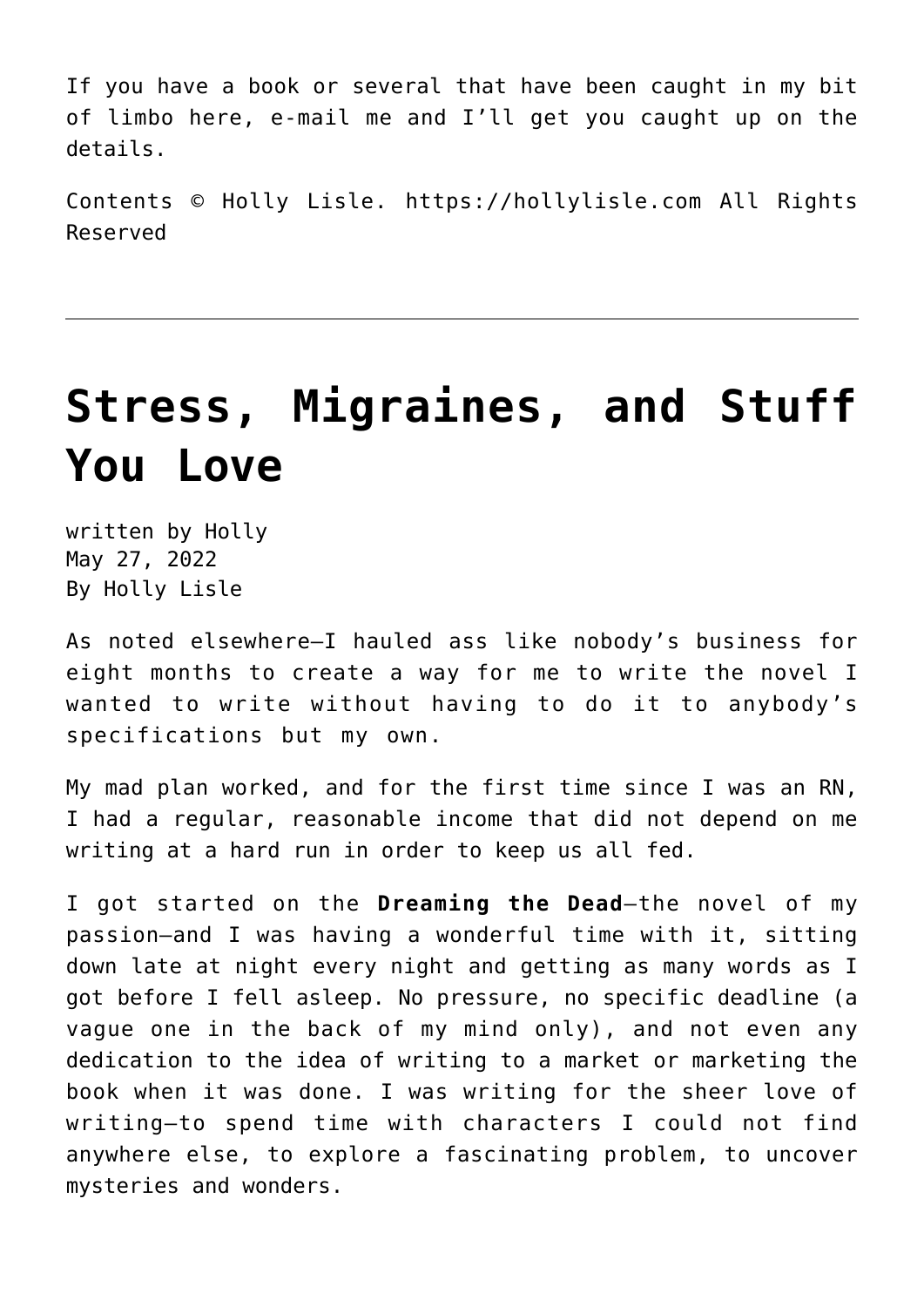Yes, I fully intended to send it to my agent. When it was done. When I was damn good and ready.

And then…

And then…

**Brief aside here:** You might have noticed, if you've been around here or in Think Sideways, that I … ah … am not a good relaxer. I am very good at deadlines, very good at pushing hard toward goals, very good at driving myself.

Taking my time? Taking it easy? Doing things just for fun? Not my best skill. I know this about me, but I sometimes forget it. **End Brief Aside.**

I forgot why I had worked so hard last year and part of this one. I forgot that THIS book was supposed to be special, different, NOT the same ferocious race to the finish line, doing the absolute best I could in the absolute least time humanly possible so that I could get paid and we could eat.

I forgot. And I set what seemed like a reasonable deadline for myself. 2000 words a day, more or less.

I also forgot that my life is different now. When writing fiction was all I had, writing fiction WAS all I had. I could put the rest of the world aside for long stretches and just push for the finish line.

I wrote, I got frustrated and guilty because I wasn't getting other things done. When I got other things done, I got frustrated and guilty because I wasn't writing. Over the last couple of days, I got hammered by headaches, stress, and guilt, my productivity on everything dropped to miserable levels, and I started hating life. In one week. From one change: the decision to write Dreaming the Dead to a "publish it" deadline.

I sat down this morning and took stock of what I have going on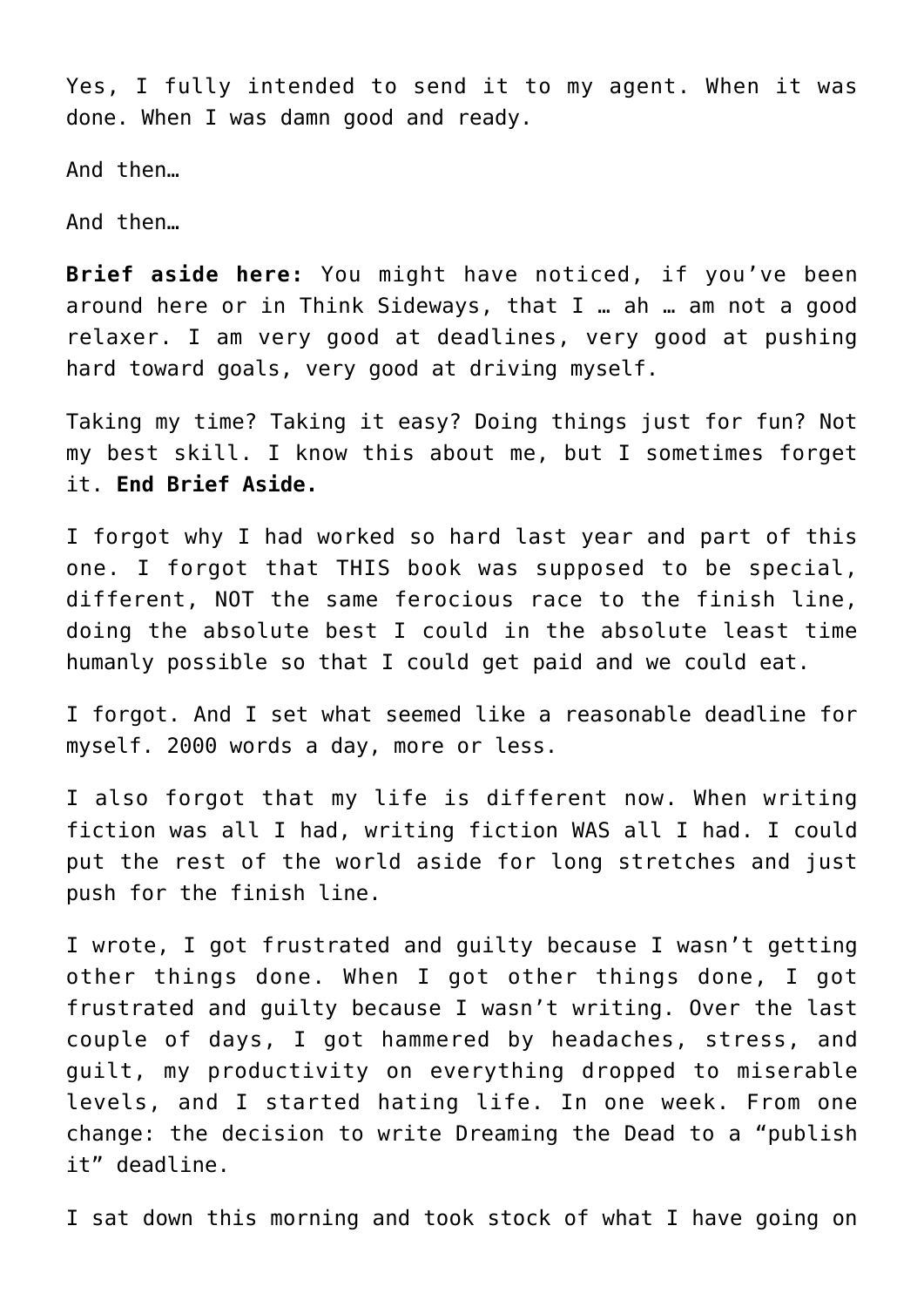that is NOT the novel—stuff I love and am thrilled to be doing and want to complete.

You can look at [the mindmap I did here](https://hollylisle.com/writingdiary-pages/Non-Novel_Projects-mm.html), or [the outline version](https://hollylisle.com/writingdiary-pages/Non-Novel_Projects.html) [here](https://hollylisle.com/writingdiary-pages/Non-Novel_Projects.html).

The fact is, my life is full of cool and wonderful work. And writing fiction is the cool and wonderful play I had planned for the end of each day.

I need to get back to my original plan.

Contents © Holly Lisle. <https://hollylisle.com> All Rights Reserved

# **[The Hard, Cold Publishing](https://hollylisle.com/the-hard-cold-publishing-numbers/) [Numbers](https://hollylisle.com/the-hard-cold-publishing-numbers/)**

written by Holly May 27, 2022 [By Holly Lisle](https://hollylisle.com)

I'm not sure why I got sucked into this today. Maybe so it would stop looping through my head driving me crazy.

This is the second model I came up with, and I've been playing with portions of it since Friday. I wrote it all out today, and ran the numbers. It's pretty scary.

=================================== THE NEVER-ENDING MAGAZINE NO MORE ===================================

The biggest change in my model, and the one that could actually make this idea work, would be to create it on the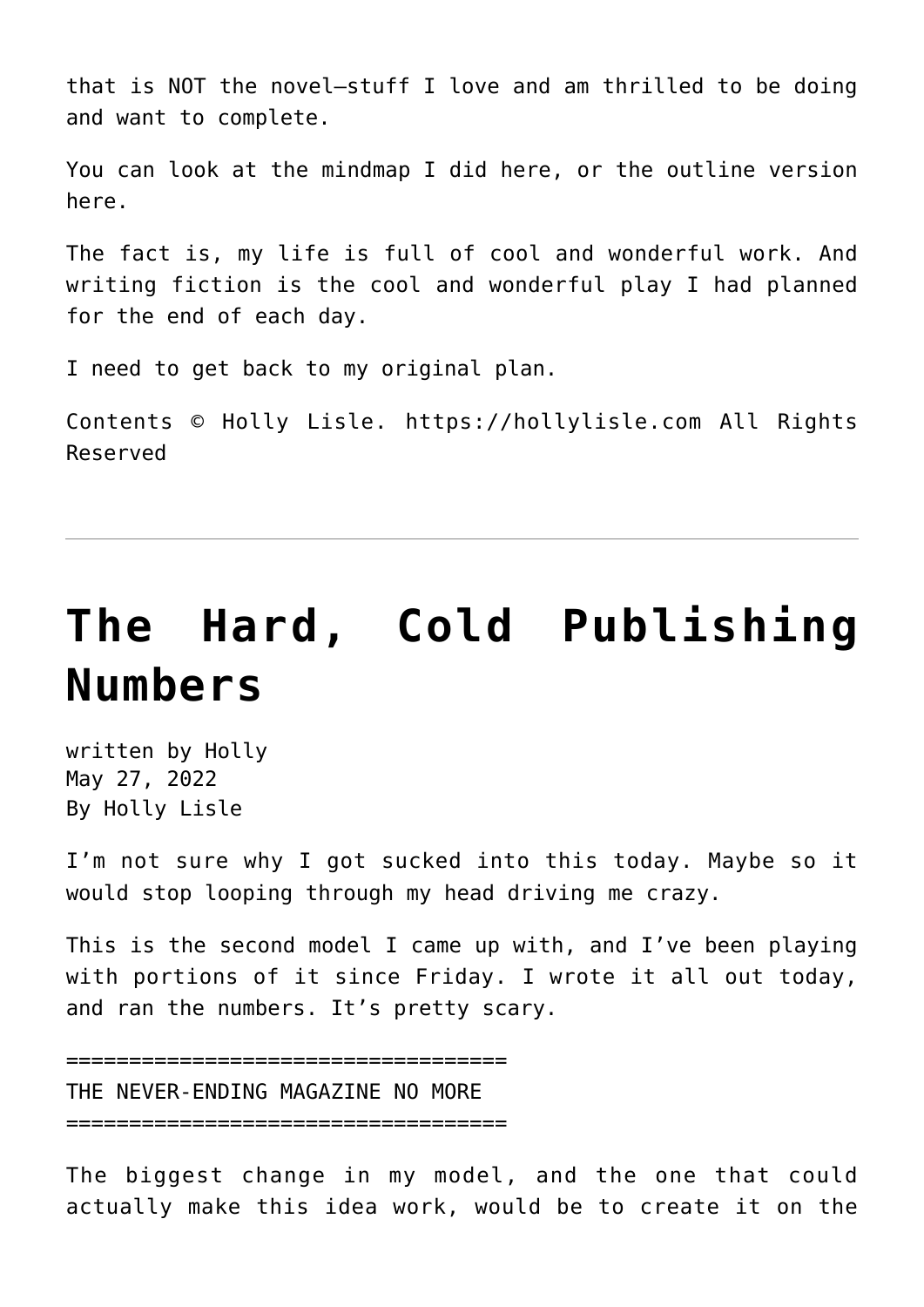SEASON model, based on TV series and their DVD aftermarket sales.

Here's how the season model would work. You would buy a season of the Serialzine: Either a six-issue, three-month short season (you'd get your next sub every two weeks), or a 12 issue, six-month long season. All stories started in the season would end in that same season, so they would be, for the most part, started in Episode One, and finished by Episode Six. Writers would certainly want to leave more for their main characters to do after the conclusion of the season, but within the season, you would received somewhere between four and eight complete novels/novellas and a handful or double handful of short stories, depending on the length of the season.

Along with your sub, you would receive a season membership in the private sections of the serialzine community, with overlap until the next season came out. Lifetime subscribers would receive permanent residency rights in the community.

There would be a small public board for Q&As from folks who hadn't subscribed, and any member could post there as well, but the meat of the community—voting, discussing stories, badgering writers for more stuff, figuring out how to sell your own stuff—would take place in private.

Whenever you bought—the day the season opened, the day the first subscribers got their final issues, two years later—YOUR subscription would start with Episode One, and every two weeks, you'd be mailed the link to the next issue, so no one would ever come in partway through a story. No spoilers (unless you went to the SPOILERS board).

For writers and affiliates, continuing sales of each season would create a wonderful little recurring stream of income. (It does create some issues with publication duration, and it might be necessary to have a hard limit on how long any given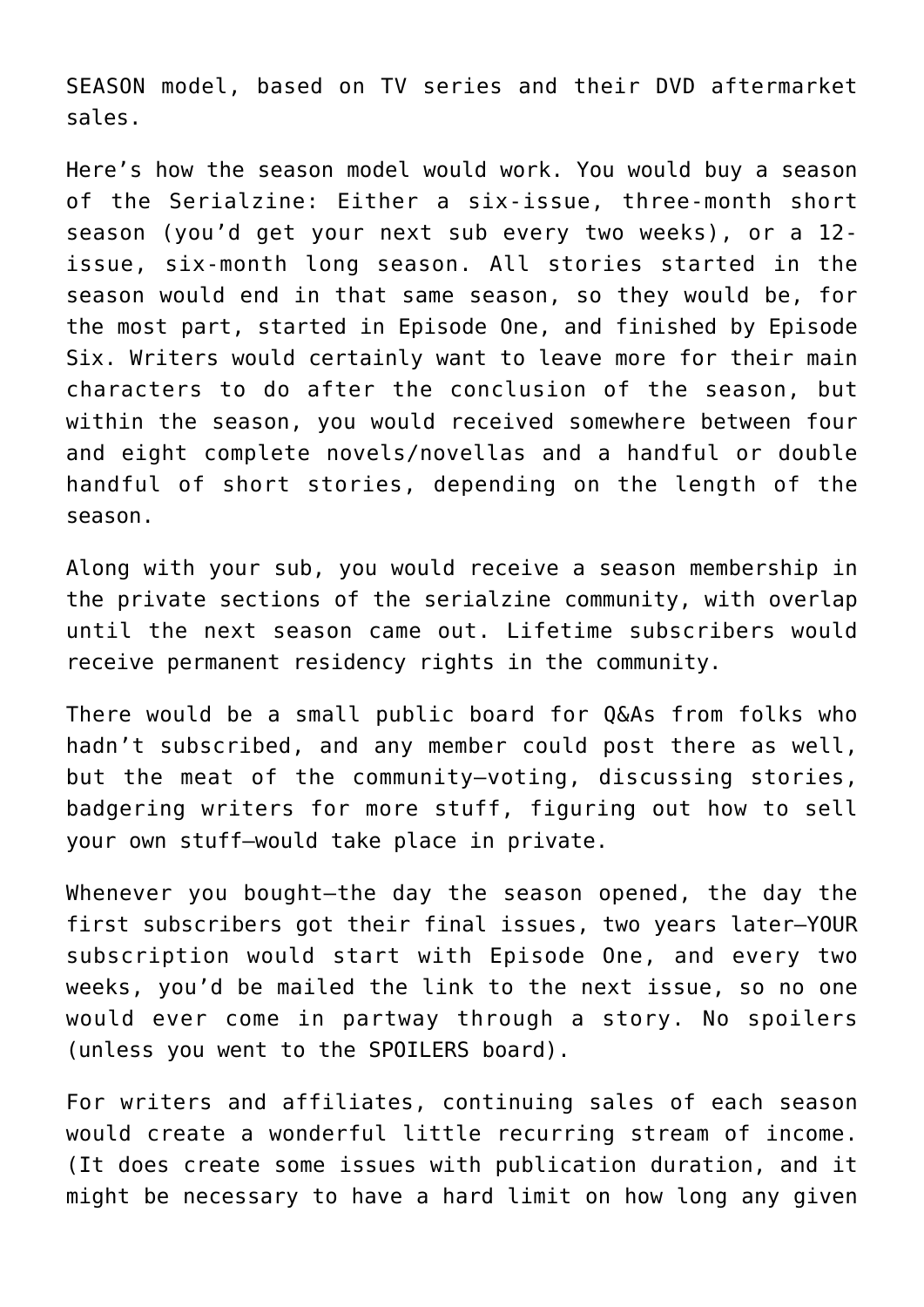season would continue to be available. **Or maybe not.** This is just me, but long as I owned everything but first serial rights to a magazine series, if the magazine wanted to keep paying me forever for the right to keep the serial version in print, I'd be okay with that. Don't know about you.)

**When their stories were accepted, writers would receive a permanent Green Room membership.** I think we might need to have a non-disclosure agreement in place in the Green Room so that writers could use the Green Room to openly discuss the next stories they were working on there with each other, post snippets, brainstorm, create mastermind groups to help each other with their careers, and so on.

#### ================

#### **STORTES**

#### =================

One story per issue would be complete in that issue, and would be a sort of "how this character became a hero" story, with the idea that you were creating a character designed for a series, and that if you got good reader feedback, you would write longer things for future seasons.

We would have a vested interest in continuing to work with writers who stuck with their series characters through more than one season. Each season's work would have to stand on its own, but continuing characters, including the hero, would encourage readers who joined with season two to go back to season one to pick up the earlier story about a continuing character that they loved.

Top vote-getting authors would be eligible to appear in sequential seasons if they had something ready to go. We would, however, want to continue bringing in new writers, so each complete-in-one-issue story would be reserved for new faces.

Authors would ONLY sell the serial rights to your story. You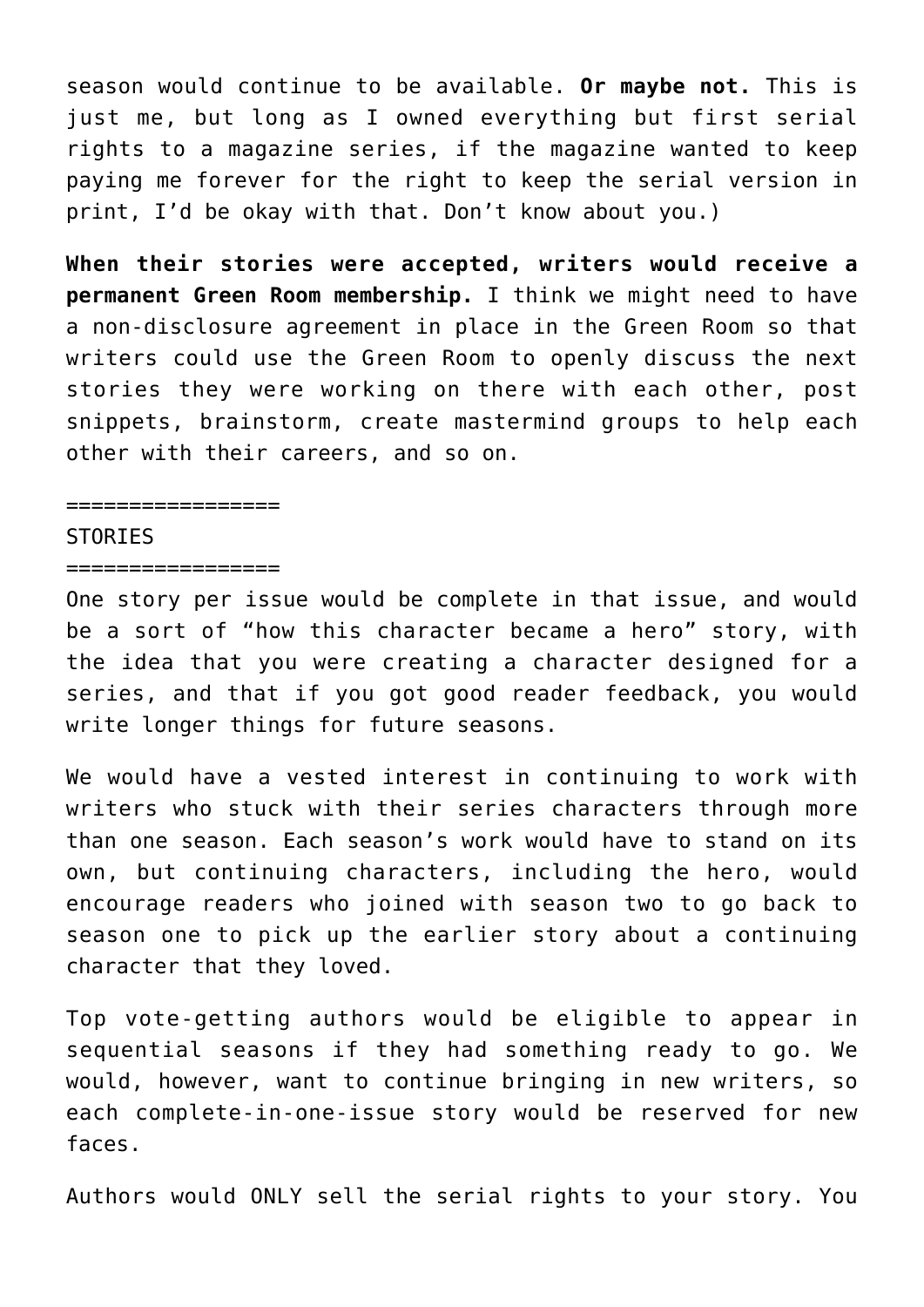would retain all other rights—ebook, print pub, foreign, licensing, and on and on and on.

Ditto this on art rights: The artwork would be single episode use only, will all other rights retained by the artist.

====================

#### ARTWORK

===================

Each episode of a series would use a cover by a different artist, but each cover would contain that artist's interpretation of each of the story heroes IN THAT EPISODE. For example, (I'm going to use all my stories as one cover because I know my own protagonists' names), Episode One would have a cover of Cadence Drake, Talyn, Hawkspar, solo episode character Medwind Song, and Dayne Kuttner in some sort of "Sopranos looking at the Camera" pose by Artist #1.

Episode Two would have a cover of Cadence Drake, Talyn, Hawkspar, solo episode character Earwax, and Dayne Kuttner, as interpreted by Artist #2.

===================

### THE EDITOR

#### ====================

The editor would read slush, select the ones he or she loved and thought were ready to go, and the ones that were promising with some work. The ones he (for the sake of convenience) thought were ready to go would come to me and I'd either give them a go, a no-go, or suggestions on what I thought they needed in order to be publishable. The ones that were "promising with some work" would go back to the author from the editor with a request for revisions. The editor could say "no thanks" at any time. Final approval on all stories, though, would come from me. My name on the magazine, you know.

=================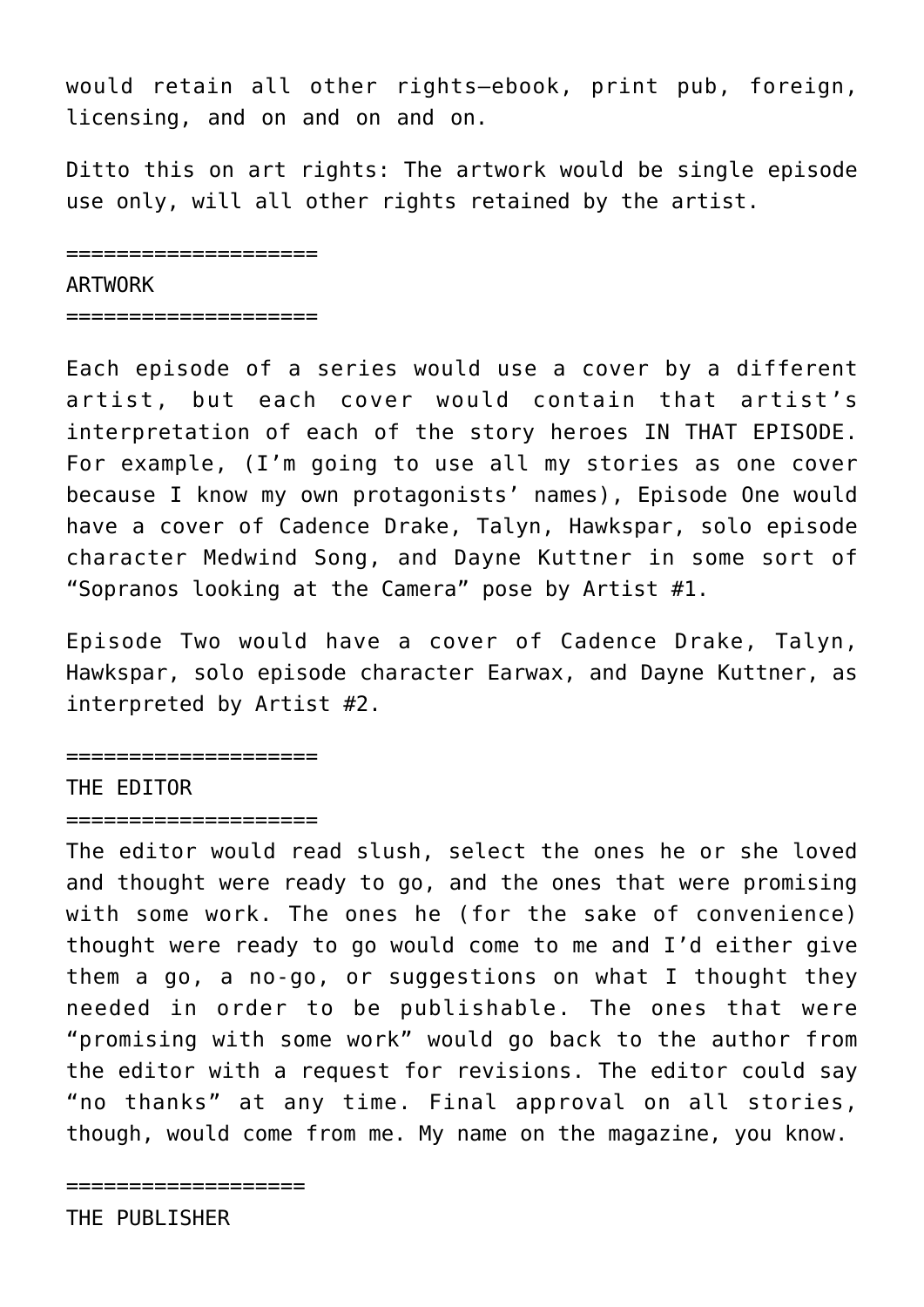I would pay people—authors, editor, affiliates, artists, website, tech folks, and everyone else. Would deal with advertisers. Would select the final stories that would go into each issue. Would deal with website issues, sign-up and subscription issues, and customer service. Approve final cover art.

========================= THE BIG BAD UGLY NUMBERS =========================

Here's where my stomach churns just a little bit. [SFWA](http://www.sfwa.org/org/qualify.htm#Q7) [requirements for a pro market are here.](http://www.sfwa.org/org/qualify.htm#Q7) A market has to meet pro-market standards for a year before your writers can be considered a pro by SFWA (not important to some folks, I know, but important enough to others that it becomes important to me), so if you're trying to be a place where writers can break into pro writing, there's not a lot of sense in doing this if it doesn't start out professional in attitude, payment, and quality.

My objective is to create a market you can use to start your pro writing career.

Here, then, is:

===================== WHAT A SEASON COSTS

====================

These are all short-season figures (three months, six issues).

50,000 words per serial x 4 stories x \$.05/word = \$2500/ author  $x$  4 authors =  $$10,000$ 

One 8333 word short  $x$  \$.05/word per issue = \$417  $x$  6 authors= \$2500

(These story lengths are estimated for my convenience. Stories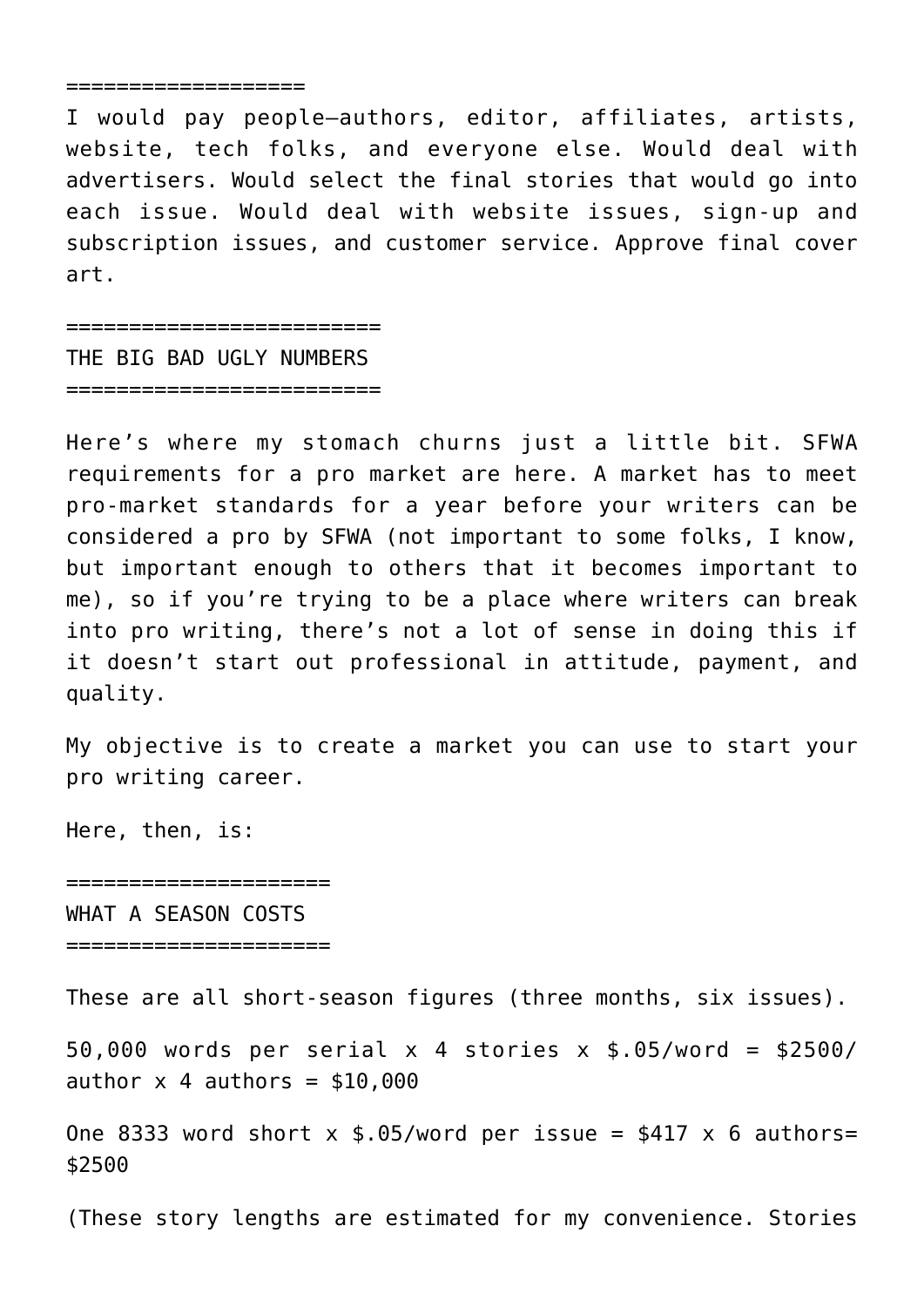would be figured by actual word length, and we'd fit them in as they fit. In essence, though, you'd get five authors and about 40,000 words of fiction per issue.) 65% of short season minimum for authors to meet SFWA \$.05/ word quidelines  $= $12,500$  $20\%$  of short season minimum for publisher = \$3846 All overhead comes out of publisher's percentage, so for the publisher, (me) from the number above, subtract: \*art budget \*web design and maintenance \*website and bandwidth fees (significant if we host mp3 versions + community) \*budget to pay audiobook reader(s)–no clue what this would cost \*budget to pay for conversion to formats other than PDF \*consultation with a lawyer on serial-rights-only contracts \*community moderators (maybe a free season sub plus perks for moderating in lieu of pay) \*other terrifying stuff I haven't thought of yet (please point out anything you can think of

Divvy up what's left over the three months for a short season, and this becomes a pure labor of love for me—or a big tax loss leader, because I would make a lot more money working on my own stuff. And frankly, I'm not in the tax bracket where I need big write-offs just yet. So how much it costs me to do this (in terms of time lost to more profitable projects) becomes a factor, too.

15% of short season minimum for editor = \$2885 (Pretty much a labor of love for the editor, too, at the minimum rate)

Total minimum costs per short season =  $$19,231$ (Three months, six issues)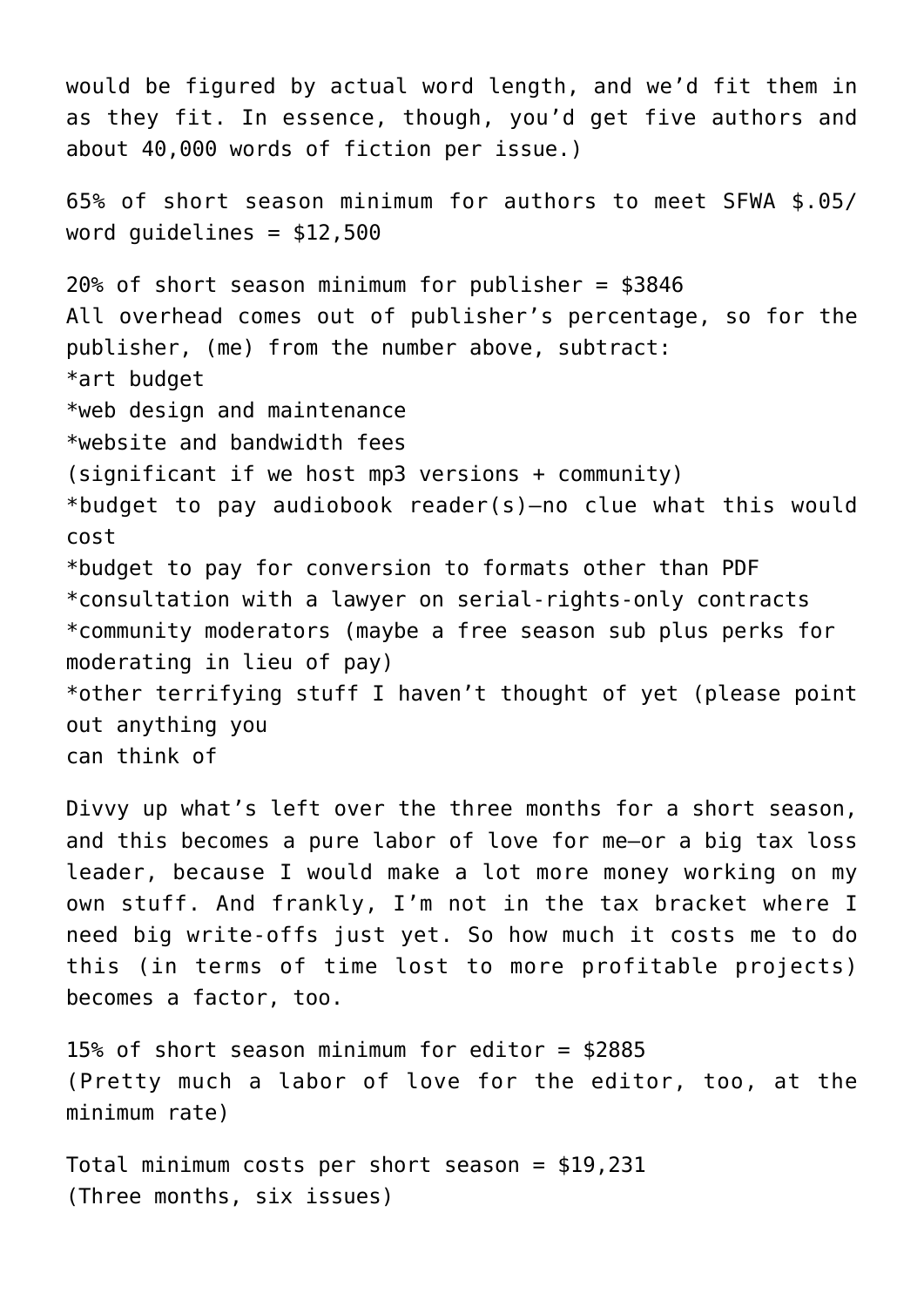======================

Double that for a long season.

===============================

Total costs per long season = \$38,462 (Six months, twelve issues)

=======================================

THE BIG "DROP DEAD" WE HAVE TO MAKE THIS MUCH PER ISSUE OR WE DIE NUMBER

=======================================

Total cost per issue = \$3206

This is a lot of money (and compared to paper publishing, I know it's not much at all, but for a start-up ezine, it's a  $LOT.$ )

===============

TO COVER COSTS ===============

Advertisers come after subscribers. If you have no subscribers, you'll have no advertisers. SO we have to get subscribers first.

To cover costs by simple subscription, the formula is MINIMUM of X PEOPLE times Y PRICE.

The minimums below are our "drop dead" subscription numbers—the number of subscribers below which the season would drop dead (if we didn't have enough alternative income to make up the difference.) For affiliate sales, because affiliates would get 50% of each sale they made as recurring income, (minus paypal fees) two subs would be required to equal one straight sub. So these are REALLY minimum numbers, which assume no sales would come in through affiliates. Realistically, if we have affiliates, add 30%-45% of subscribers to this number.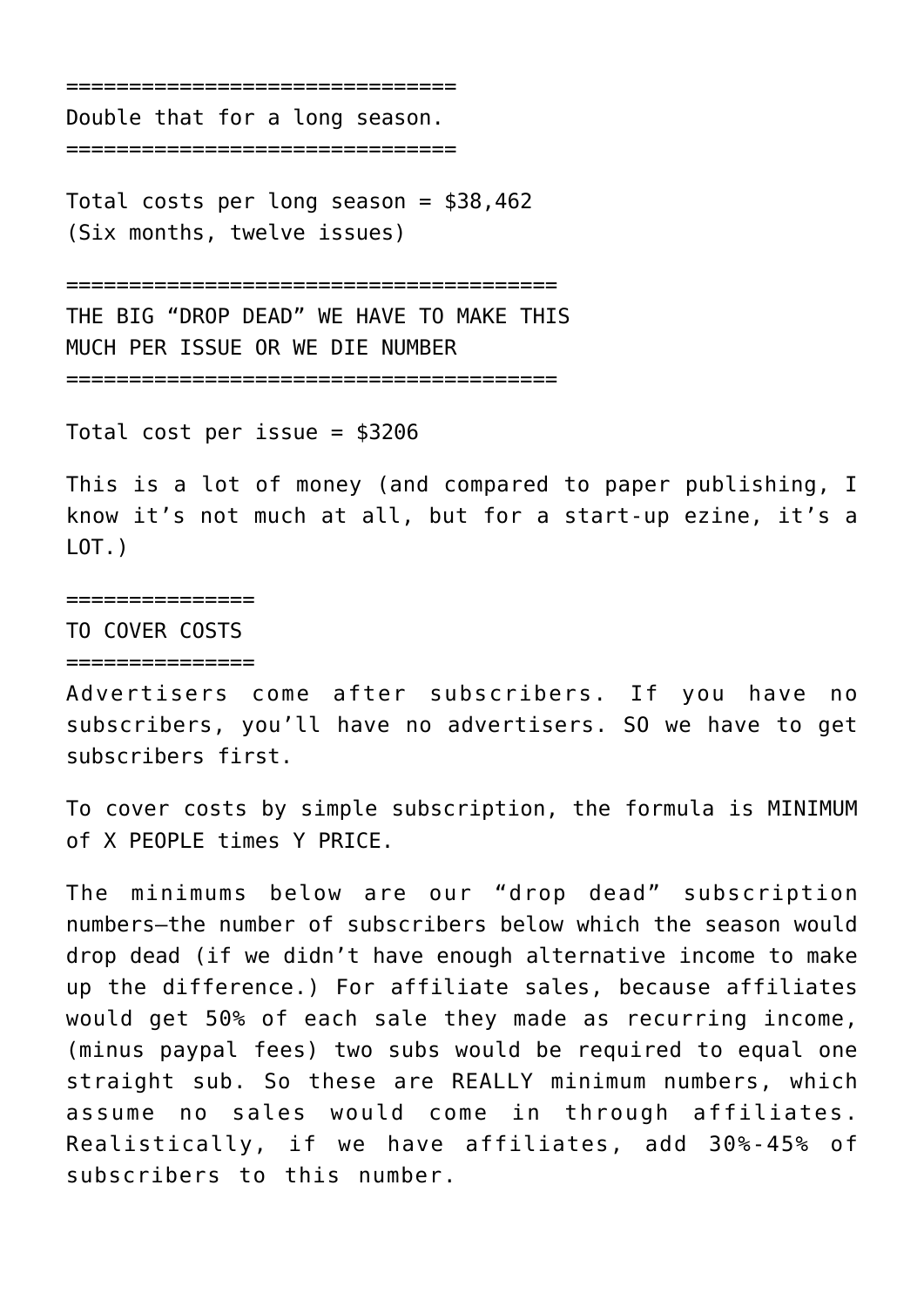The presence of community membership might make the higherpriced subs viable. I don't know.

Anyway, here are the "drop dead" numbers.

535 people at \$6/per issue, which is, I think, WAY more than the market will bear. \$36/ per short season \$72/ per long season

642 people at \$5/per issue. Ditto above. \$30/per short season \$60/ per long season

802 people at \$4/per issue. Probably ditto above. \$24 per short season \$48/ per long season

1069 people at \$3/per issue. Which we MIGHT be able to get. \$18/ per short season \$36/ per long season

1283 people at \$2.50 per issue. \$15/ per short season \$30/ per long season

=================================

There could be a couple of split sub prices:

=================================

A sub that included all media EXCEPT audio could be \$2.50 per issue, while a sub that included all media PLUS audio could be \$5 per issue, for example. That might help defray the big bandwidth costs associate with hosting audio.

Maybe if you didn't want to be part of the community, that would be .25 off each issue. (Community being one of those big bandwidth eaters, she says from experience.)

======================

There could be lifetime subs.

======================

If you bought a lifetime sub with the first issue, it would be, say, \$200. And there would only be a limited number, but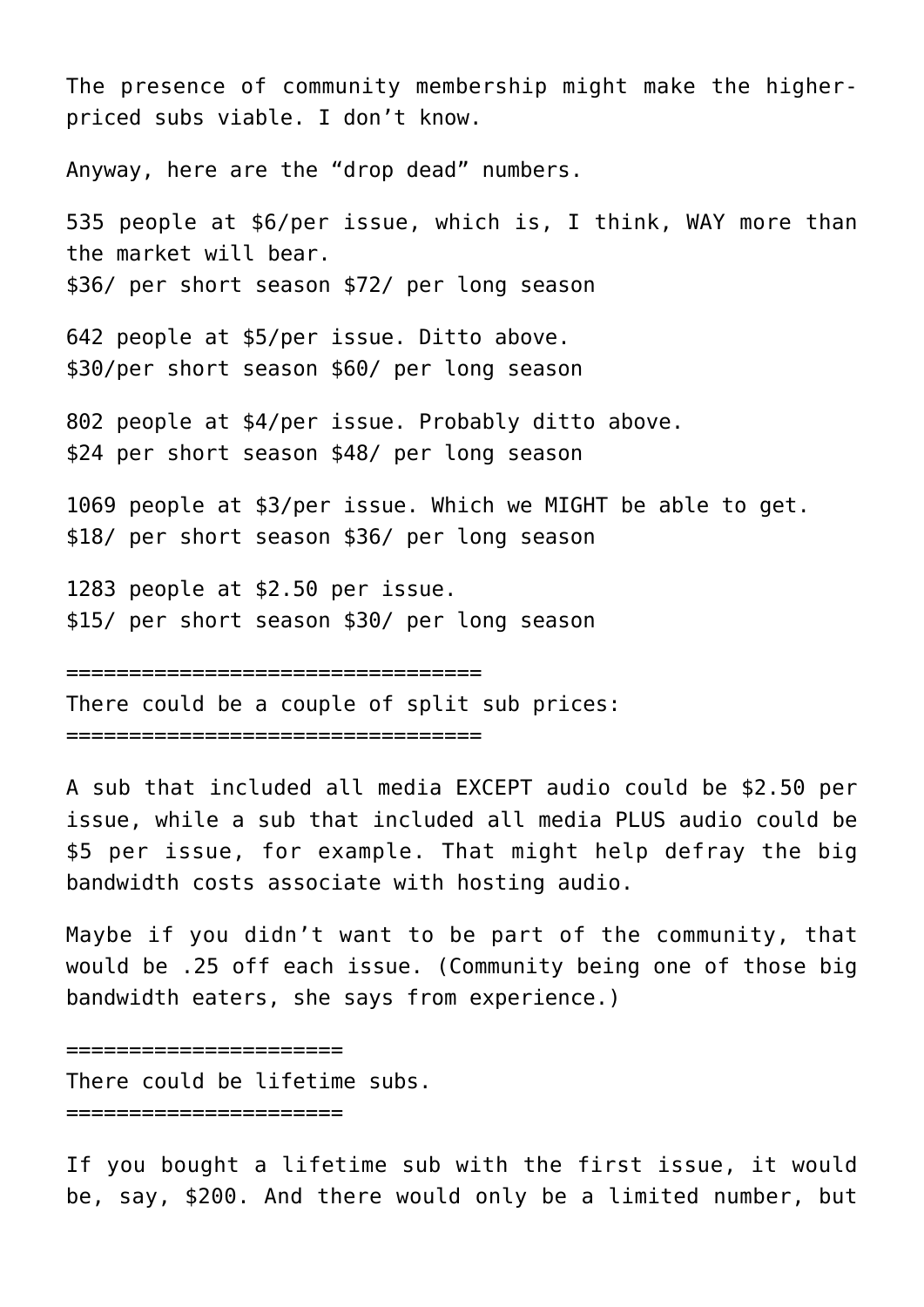the people who bought them would not just get a lifetime sub. They would also get some kind of cool perk. Their own private Hero Members bulletin board in the community? Votes on upcoming cover art? A private teleseminar chat with the authors who wrote that season? I don't know. Suggest stuff. Prices for lifetimes subs for people who bought later would be higher—the folks who take a chance on a new market would receive a break.

How many lifetime subs would be available? Maybe ten or twenty per season? Not enough to fund the thing, but certainly enough to help.

#### ======================

Advertising

======================

Some possibilities: 1/16 page= \$0.15 per subscriber 1/8 page= \$0.20 per subscriber 1/4 page= \$0.30 per subscriber 1/2 page= \$0.50 per subscriber

Subscriber numbers update live and are posted in the advertising area. No ads available until there are a minimum number of subscribers for the season, and ads available for a season until the week before the season goes live. What's the minimum number of subscribers before I'd sell ads? Don't know yet. Probably 33% to 50% of our season "drop dead" number (the number where, if we don't have that many subs or alternate funding equal to that number of subs, we drop dead). Remember, this is all just roughing things out.

If there were 600 subscribers the day you bought, you'd pay, per issue, NOT per season:  $*$  \$90 for a 1/16 page ad.  $*$  \$120 for a 1/8 page ad. \* \$180 for a quarter-page ad.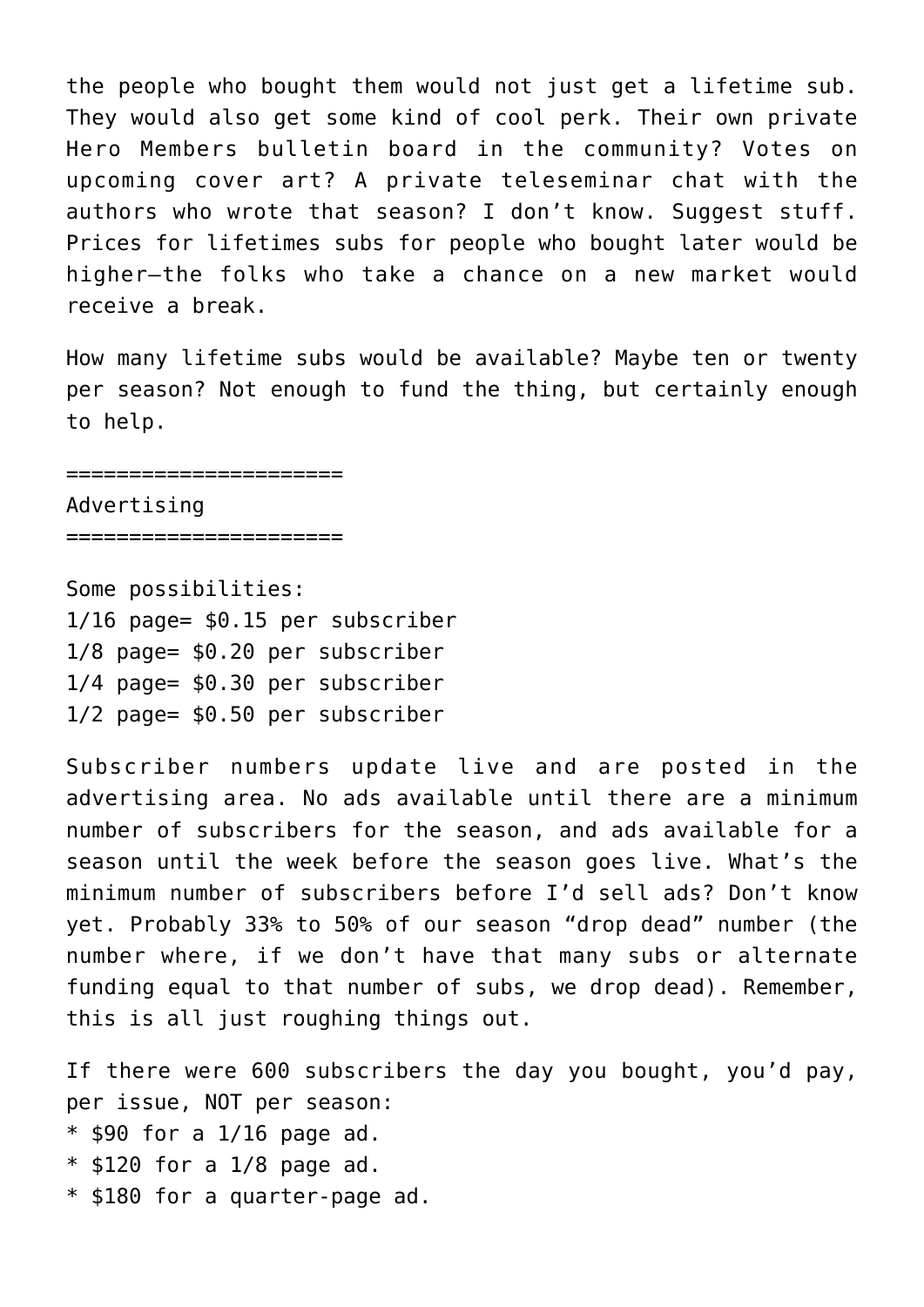\* \$300 for a half-page ad.

This might seem steep, but remember that each season is complete unto itself, would remain evergreen (it would stay on sale) and has a community plus affiliates selling subs to back it up. The numbers on the day you buy will be the lowest numbers that season ever has. And new subscribers to that season, because they will start with Episode One, will see all ads. They might not read them, but they will see them.

Opinions? Suggestions? Comments?

Contents © Holly Lisle. <https://hollylisle.com> All Rights Reserved

# **[The "Couldn't Get WordPress](https://hollylisle.com/the-couldnt-get-wordpress-to-let-me-in-responses/) [To Let Me In" Responses](https://hollylisle.com/the-couldnt-get-wordpress-to-let-me-in-responses/)**

written by Holly May 27, 2022 [By Holly Lisle](https://hollylisle.com)

Oh, boy. I'm not putting names on these because they were sent to me privately and not all of them had the "couldn't get WordPress to work" comment.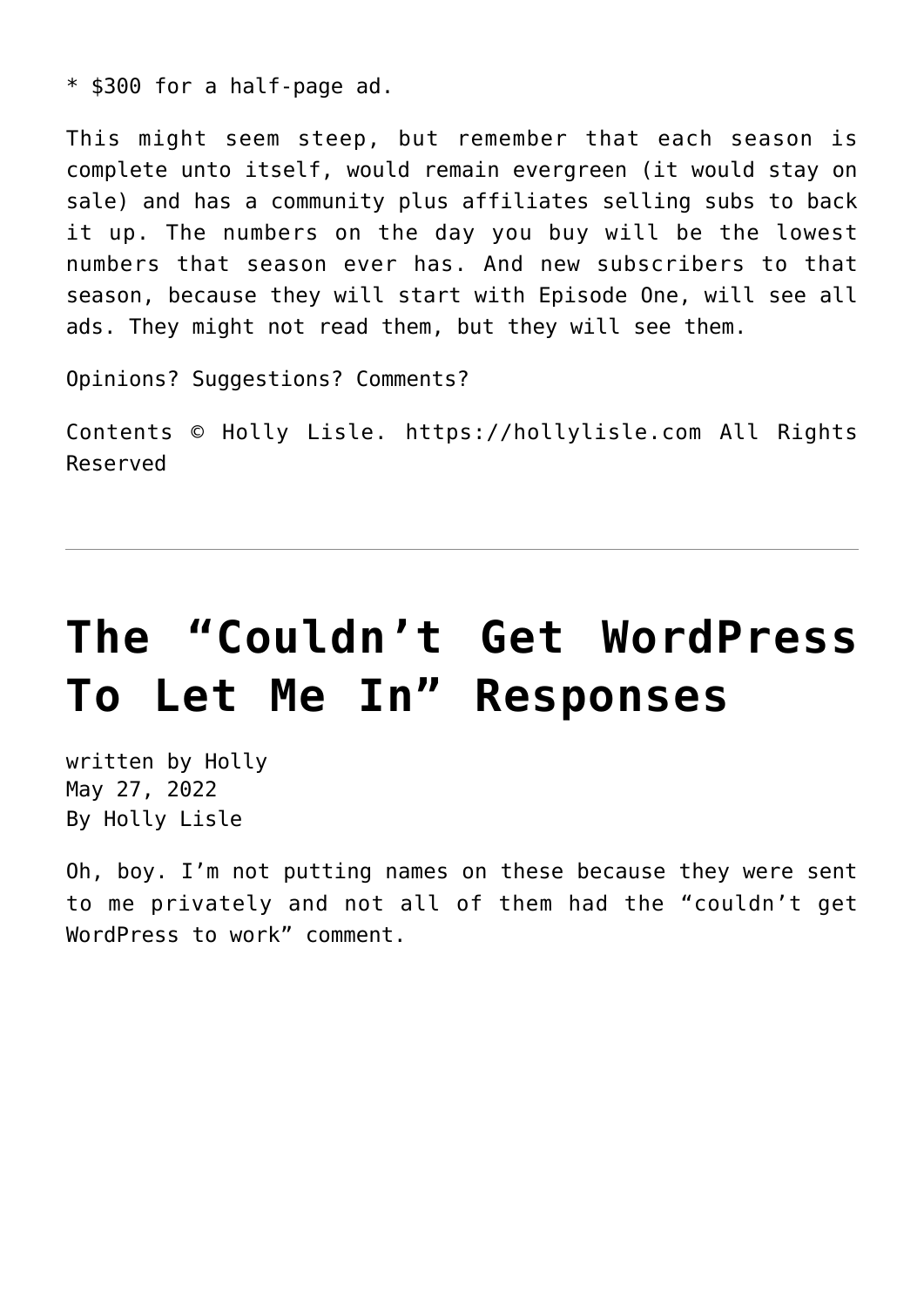SIDE NOTE: I host my weblog myself, on my own site, which means your WordPress.com ID won't work here. You need to create an ID for this weblog. To do that, just click the LOGIN link to the right, and when you get to the login box, click the link underneath that says ["Register](https://hollylisle.com/writingdiary2/wp-login.php?action=register)."

### Along with the many public posts, there have been some private e-mails. Some have been cautionary:

*"My gut tells me that it isn't a good idea. Even the big-name fiction publications like Analog and Asimov's don't sell all -that- well anymore. The system you've concocted works very much in the author's interests–but I don't know if people would be able to stomach a magazine full of serials.*

*When people buy something, they want the whole thing–they don't want a small piece, they don't want a chunk. They want something whole. Admittedly there are many series books–but each book in itself contains a whole story. I don't think it'd work.*

*I don't like to smash things, least of all dreams, but that's an expensive venture to undertake, and if there's no interest in it, there's no point in it.*

### And:

*Personally, I can't see myself keeping track of five story lines in my head at the same time, and having to wait for two months for the next installment. I do like short novels, but I like to be able to read them in a short burst. So put me down as a "No, thanks."*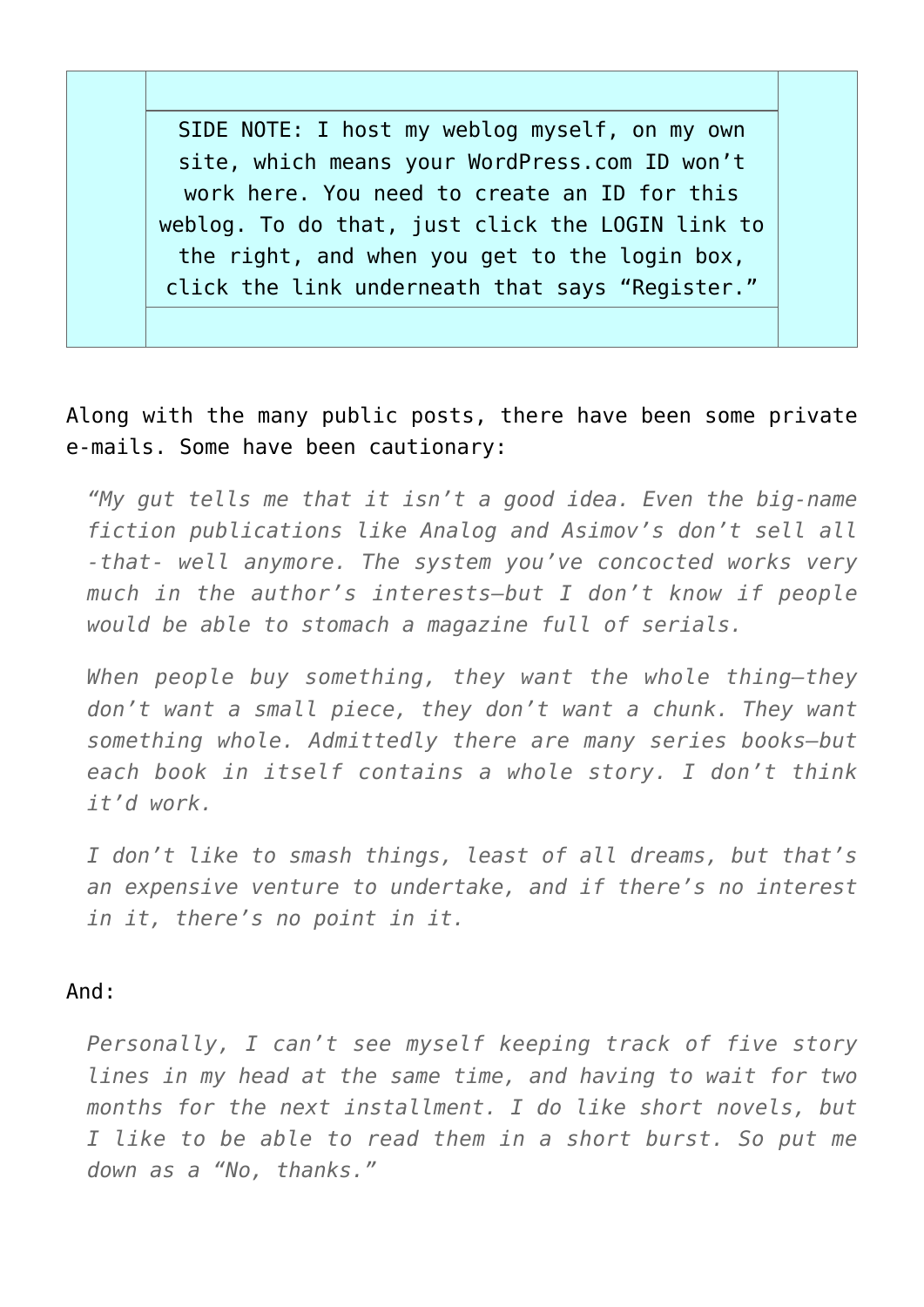Some have offered solid problems that need to be dealt with:

*1) With regard to incentive to buying back issues. Say you have an AMAZING story that has been running for a while. A new subscriber picks up the latest issue, reading the latest installment of the story, and BAM, they read spoilers… It's almost like turning to halfway through a new book by your favourite author, isn't it? Is that reader \*really\* going to want to pay to go back and read the earlier sections now that the story is spoiled for them? 2) The \$1 pay-per-vote; is this on TOP of the subscription fee? Or does the sub include a built-in vote? 3) Filesharing. I wouldn't say this is a concern if you're offering an electronic edition of an entire completed book, because even if someone buys the e-book, they will likely go get the real book for their shelf. But we're talking about entirely electronic distribution until the end of each series; in which time someone could pay to download the latest issue, and share it with 1000 people via bit-torrent, rapidshare, etc. And that's 1000 people that don't have to pay a subscription. In any case, I'd definitely be up for that editor's position.*

*=)*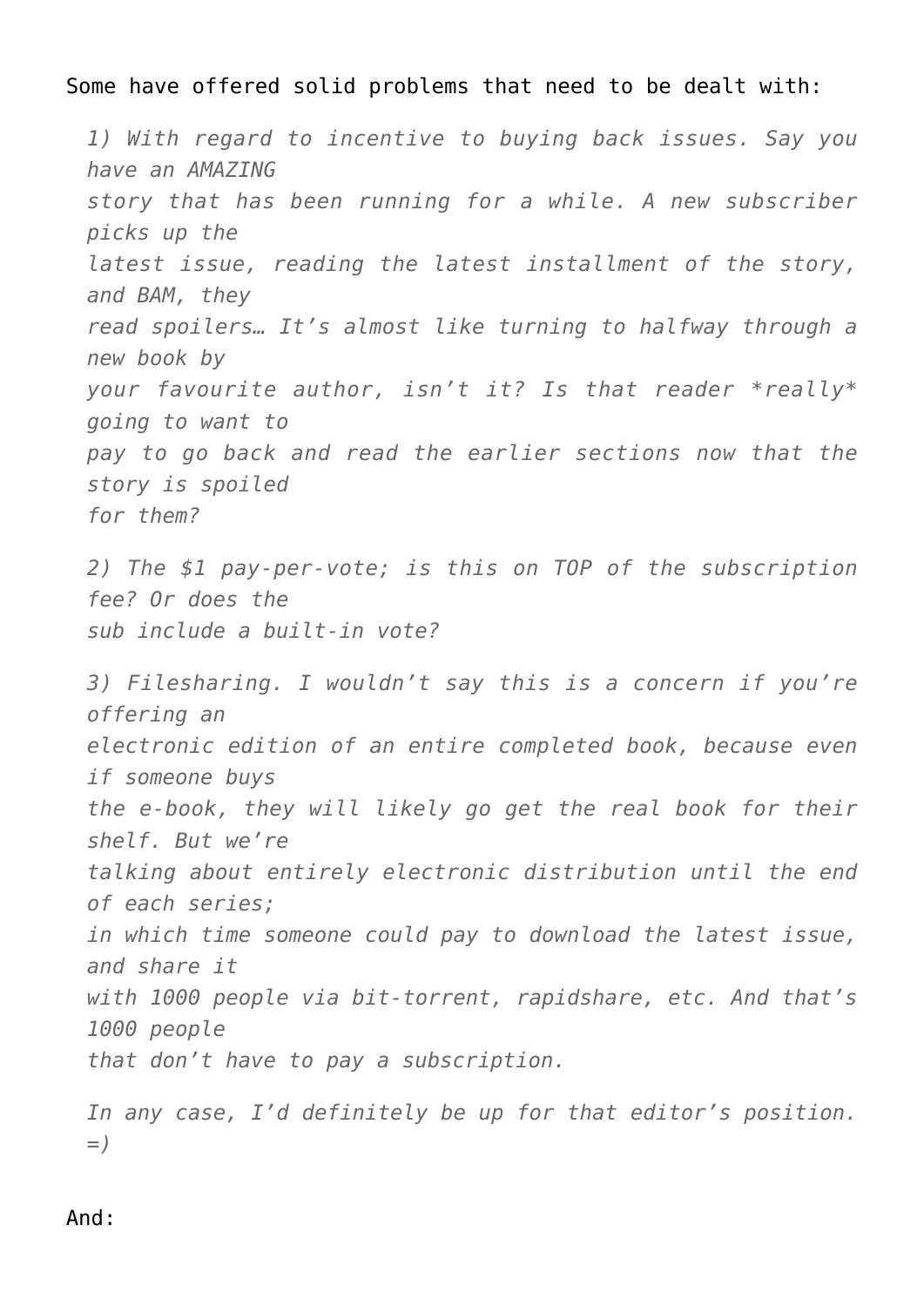*My only thought about the model is it doesn't address overhead. Were you planning to go with Lulu to do that as well?*

### And:

*1. RE: Suckitudinous Fiction: You could actually put a piece in each issue that conveys exactly what you mean by 'Suckitudinous Fiction' if you can find authors who are willing to submit pieces that fit this criteria. A sort of "How NOT to write good fiction" piece just for fun.*

*2. There is no indication as to how submissions will be judged/accepted. Who will be reading them for content and craft? Who will decide what authors get published in each issue?*

*3. If you accept an author's submission for a serial–do you want the eniter piece upfront? If so, good. If not, what if said author flakes out on the story–as in the piece becomes weak and drags or just does not deliver the quaility of the first part?*

*4. Who will your editors be? Will they go with people they know (i.e., friends) or be totally unbiased?*

*5. While "big name" authors are fine, they already have many venues that, sadly, do not question their work. (Some are even getting their latest works published that may never have made it through the front door just because their \*NAME\* is stamped on the manuscript.) Do Big Names really need another venue? If your goal is to offer a place for new authors to gain a footing and a following, then make them the draw and let their voices speak for them. Your editors (see #4 above) will be able to weed out the excellent from the mediocre and, while that might make it a bit harder to sell in the beginning, the quality of the publication and the work it contains will build the reputation for you. A quality product*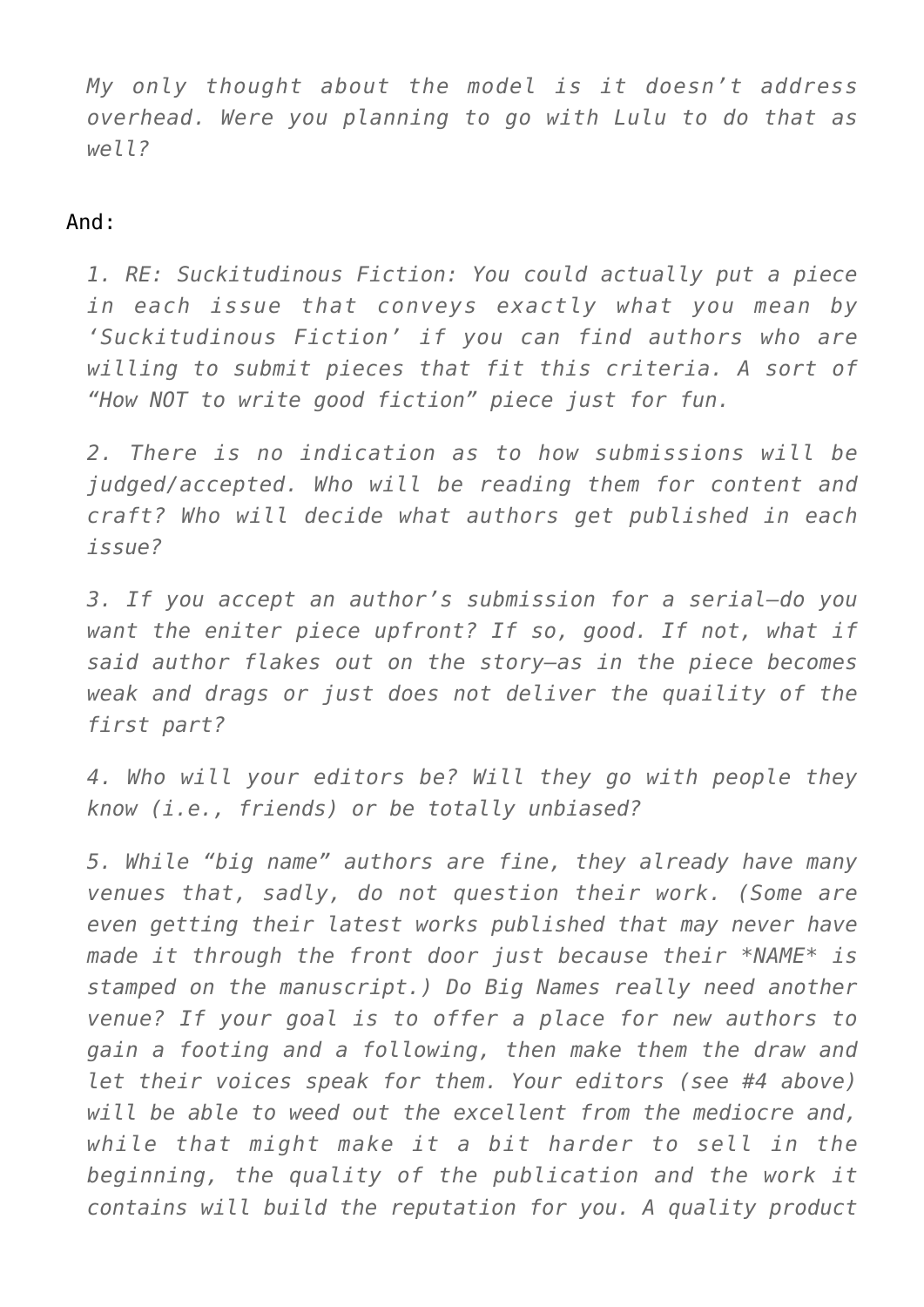*does not always need Big Names to get it flying. It could actually be a drawback if I, as a new and struggling author, want a place to call home as I fledge into the world. I would not want to compete with those names just yet. And, I would see them as taking up space that should, under your proposal, go to the new voices out there.*

*Sorry to be sending this to you as an e-mail rather than putting it in the comments section on your site. I wish I could figure out how to get in there. lol But, these are my comments for now. I like your plan, save for those questions already being asked as well as my questions. It sounds exciting and doable. I would be interested both as a writer and as a reader.*

#### And…

*While I like the idea of your model in theory, I wouldn't subscribe. I'm just not interested in getting little chunks of little novels, so widely spaced out in time. My flavour of serial fiction is the television or long novel series.*

*That said, I suggest really looking at the community-related suggestions you're getting, because I am the customer who chooses which series to try based on the buzz I hear about them from people I trust or the critical excitement in communities that share my interests. If I try 'em and like 'em, I gobble them up as soon as they're released in my preferred format.*

*For me, "Ol' No-Title" would be the TV that I don't watch, and the book later published by the author would be the season-on-DVD that I buy and watch in two days. I guess that's not directly useful to you as the cable company, but it might be something to think about as the writing patron.*

And some were pretty encouraging: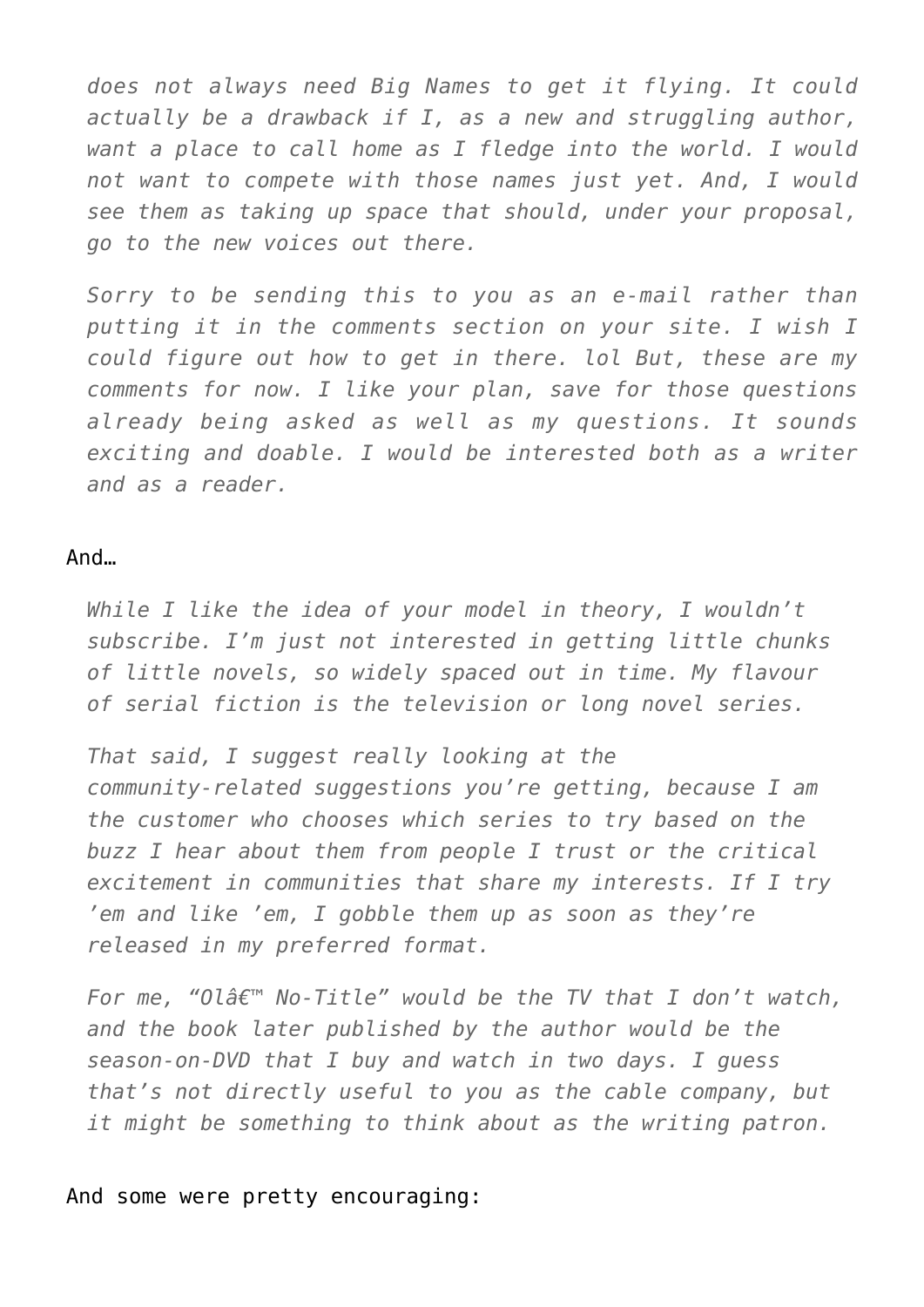*I love the idea of a magazine full of serial stories. I'd subscribe to it.*

*CLIFFHANGERS would be a good name.*

*I think, though, if you limit yourself to two sci-fi stories, two fantasy stories, and one genre to be decided later, you're doing just that: limiting yourself. Maybe one sci-fi, one fantasy, and three to be determined later. The three could always include another sci-fi or fantasy story.*

*If the subscriber base is composed chiefly of writers hoping to get into the magazine, so what? I don't know how many subscribers your blog and newsletter get, but I'd guess it was considerably more than a couple hundred. I'd also guess that a number of them would subscribe just to be supportive. It's a business write-off for a working writer anyway.*

Some I have not included because their authors asked me not to or included personally identifying details that I do not believe they wish to share.

### **And Then…**

Much to my astonishment I also managed to create a tempest in a tepot over my tiny remark that porn sells but I'm not interested in selling it.

Here's the quote that pissed 'em off.

*It's still selling fiction on the internet, albeit with printed novels taken from each issue eventually available,* and Iâ€<sup>™</sup>ve seen that, at least with current models (unless *youâ€*<sup>™</sup>re doing porn, which is out of the question), selling *fiction on the Internet is about as effective and fun as nailing your hand to a wall.*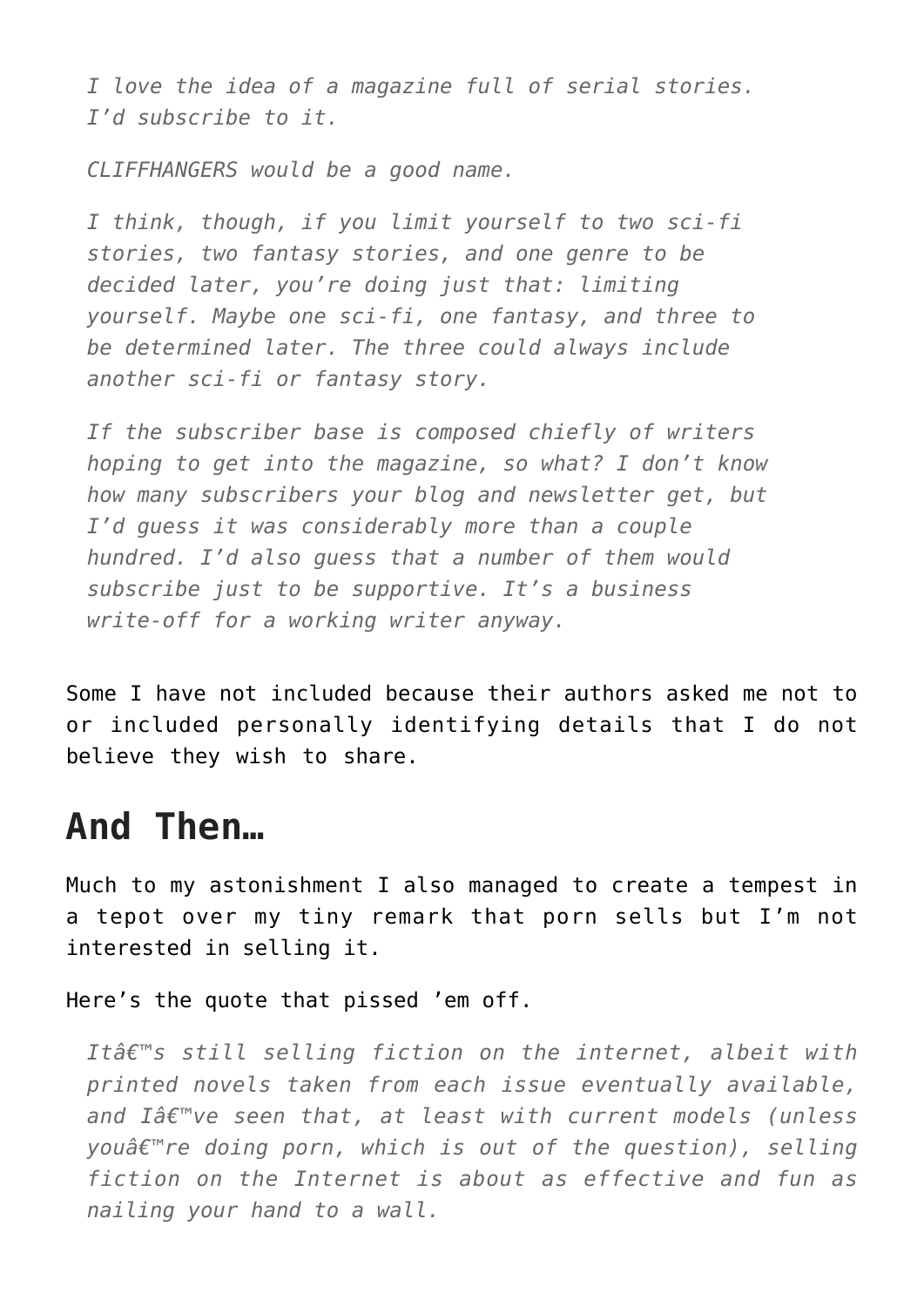**I'd think it would be obvious to anyone with a brain that ANY writer who is writing both adult and YA fantasy under her own name is not going to be even remotely interested in including anything that could be categorized as porn, or romantica, in a magazine she's ALSO putting out under her own name.**

Was I insulting porn? Romantica? No.

I was noting that porn/romantica is the ONE type of fiction that you can sell on the internet and know it will go. The stuff sells, and sells very well, and where there's one big market for it, there's certainly another. And some of it is very well written. I'm simply not interested, even a little bit, in being that market.

Yes, when money was a nightmare a couple of years ago, I bought a handful of Ellora's Cave's offerings with the idea of cooking up a pseudonym and doing a few of them, just to bring in the extra bucks. Some I thought were funny as hell, a few were pretty hot, some I didn't care for, but in the end, no matter how much money I might have made doing them, I figure you only get so much time—and so many books to write—before you die. You better make sure every one you do is one you want to claim.

I looked at my career, I decided I'd rather sink my time and effort into another novel on the Tonk than one where the main point is to see how many guys can lick whipped cream off the tied-up heroine before the hero decides he isn't mad anymore and comes in and chases them off so he can bang her. Yeah, that was one of the ones I read while sampling the genre. It was funny. Cute. But it had no theme, no subtext, no deeper meaning. It didn't make me think, it didn't challenge my beliefs, it didn't echo in my mind after I read it. It didn't change the way I looked at the world even a little bit. If I'm not looking for the *Why* of the world in what I'm writing, or in what I'm reading, I'm wasting my time.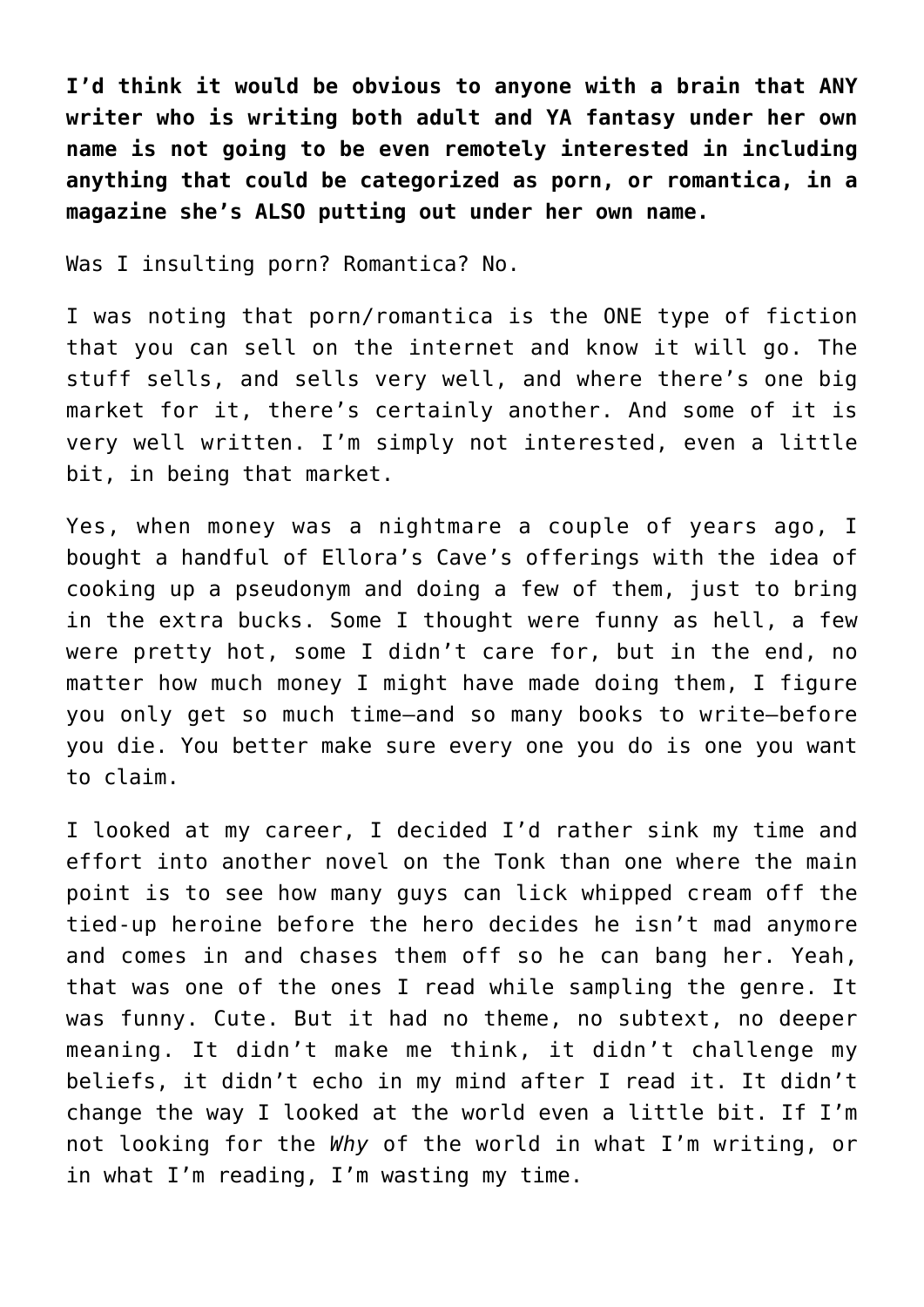This is me.

You are you. Your mileage may vary, and you may drive wherever you like with the gas you have left.

### **And Finally…**

I think I figured out a way to answer most of the problems with my first model. Give me another couple of days to get my thoughts in order and run numbers to see how doable it is.

As far as I'm concerned, if I'm not going to be able to [pay](http://www.sfwa.org/org/qualify.htm#Q7) [writers AT LEAST the SFWA minimum pro-market rate right out of](http://www.sfwa.org/org/qualify.htm#Q7) [the gate,](http://www.sfwa.org/org/qualify.htm#Q7) the thing is a no-go.

But I think I've figured out how to do that.

Contents © Holly Lisle. <https://hollylisle.com> All Rights Reserved

## **[So, About That Publishing](https://hollylisle.com/so-about-that-publishing-thing/) [Thing](https://hollylisle.com/so-about-that-publishing-thing/)**

written by Holly May 27, 2022 [By Holly Lisle](https://hollylisle.com)

As I mentioned in the [Writing Updates](https://hollylisle.com/newsletter.html) a short while back, I figured out how to do the publishing thing. Now, not five or ten years from now.

But knowing **how** to do it and knowing **if** I should do it are two different things.

Here's the thing. I came up with a wonderful business model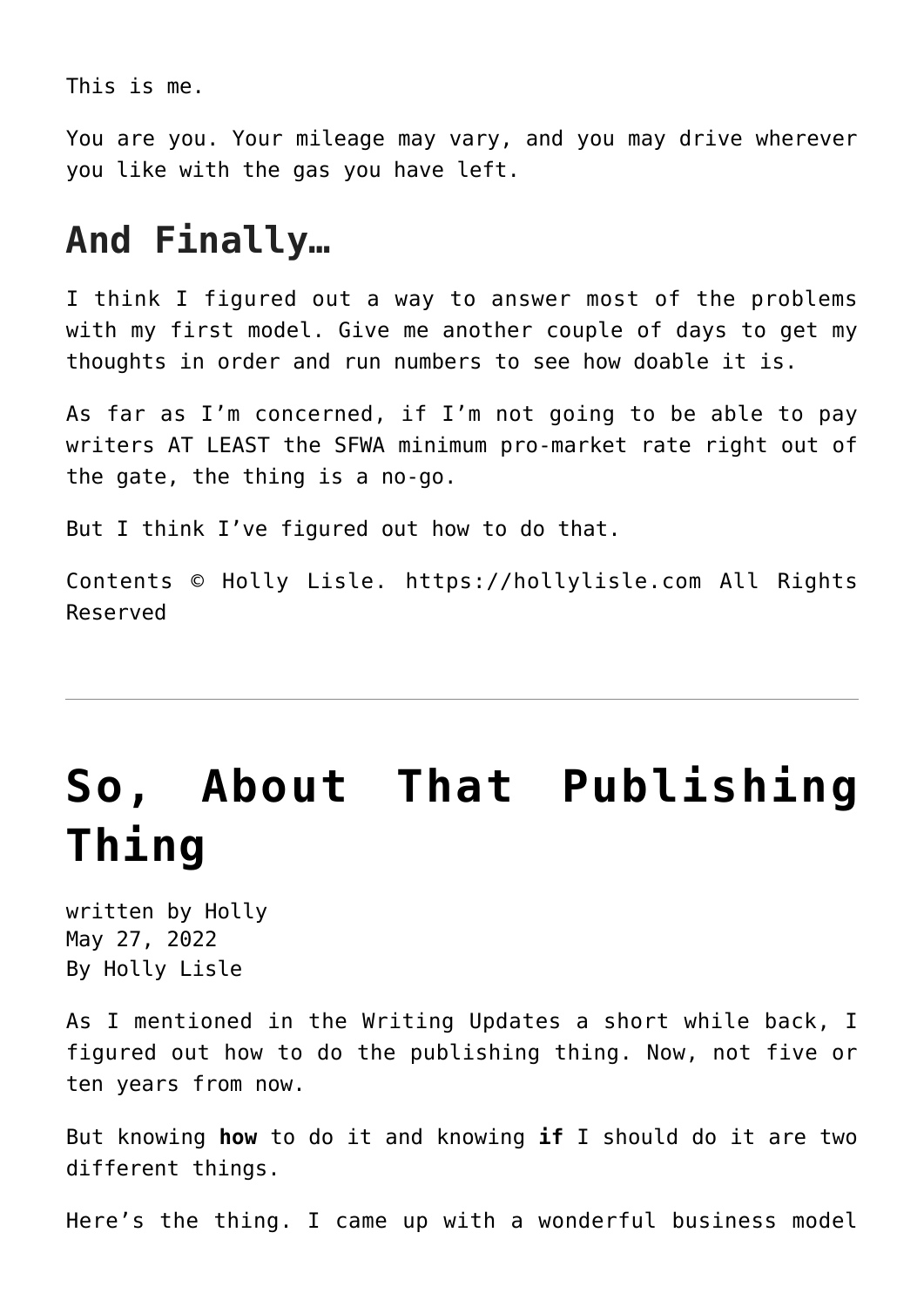that would create a great magazine and publish people's books as a natural part of that, that would pay authors a huge percentage of what the magazine would make, and that would be doable within the year, even with finding an editor and writers for the stories.

But it all comes down to this:

### **Is there any demand for it?**

It's still selling fiction on the internet, albeit with printed novels taken from each issue eventually available, and I've seen that, at least with current models (unless you're doing porn, which is out of the question), selling fiction on the Internet is about as effective and fun as nailing your hand to a wall.

Look, here's model. You find the holes—the things that wouldn't work, the things that suck, the things that would break. And figure out, at the same time, if this is genuinely something you would sign up for, **not as an author**, because I know right now if I open this up, we'll have authors coming out our ears. But as a subscriber, because without a big boatload of subscribers, we can't pay the authors, and the whole thing dies.

### **Start With the Product**

The magazine. No title yet. The one I've come up with is pretty dorky. So…

### **Ol' No-Title** would feature:

- Science Fiction (two each issue), Fantasy (two each issue), and Surprise Me (one each issue)
- Story-driven content—if the story could be a poster child for [Suckitudinous Fiction,](https://hollylisle.com/fm/Workshops/suckitudinous.html) it's out. (No, we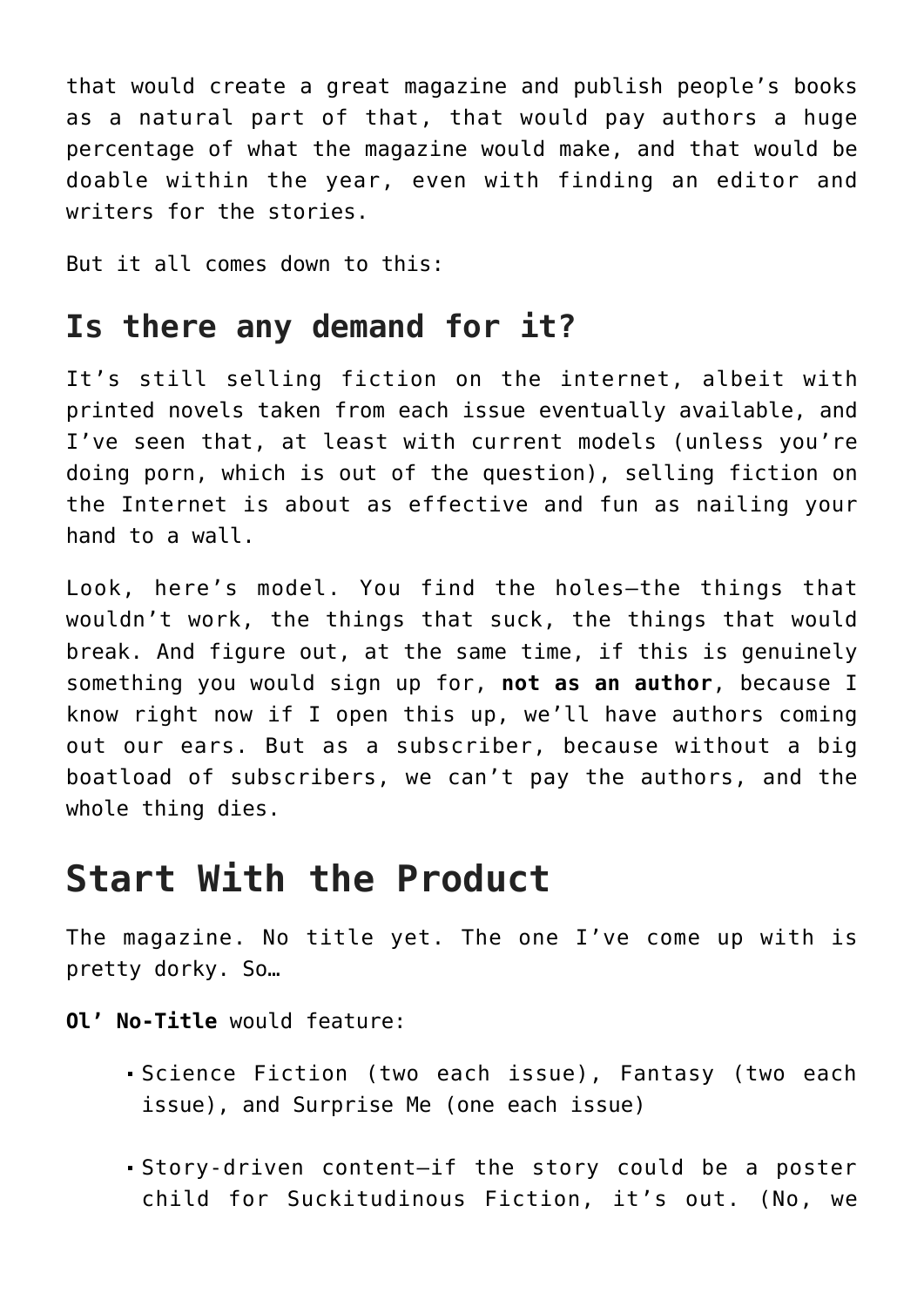aren't trying to win a Pulitzer. We're trying to write gut-grabbing adventures.)

- 100% Serials
- A strong focus on original, well-detailed worlds and compelling characters
- A sense of fun.
- Bi-monthly publication (once every two months, not twice a month)
- CLIFFHANGERS

That's the magazine.

### **Then Look At The Business Model**

- Every issue except the first one would start one series and end one series. Each series would feature 5 10,000 word(ish) installments, and the actual books being serialized would run 50,000 words. Very short novels, in other words—not the kind that would sell to a traditional publisher, but the kind that would be profitable for authors to produce on Lulu in a selldirect fashion, and that would be fun and affordable for readers to buy.
- Subs would be \$6 per issue bought one at a time, \$5.25 per issue bought every six months, and \$4.50 per issue bought annually. The sub would cover the ezine site costs, publishing, editing, and paying authors. More on how people get paid in a minute.
- Readers (ahem, that would be you) would have a strong incentive to buy back issues if you joined late to fill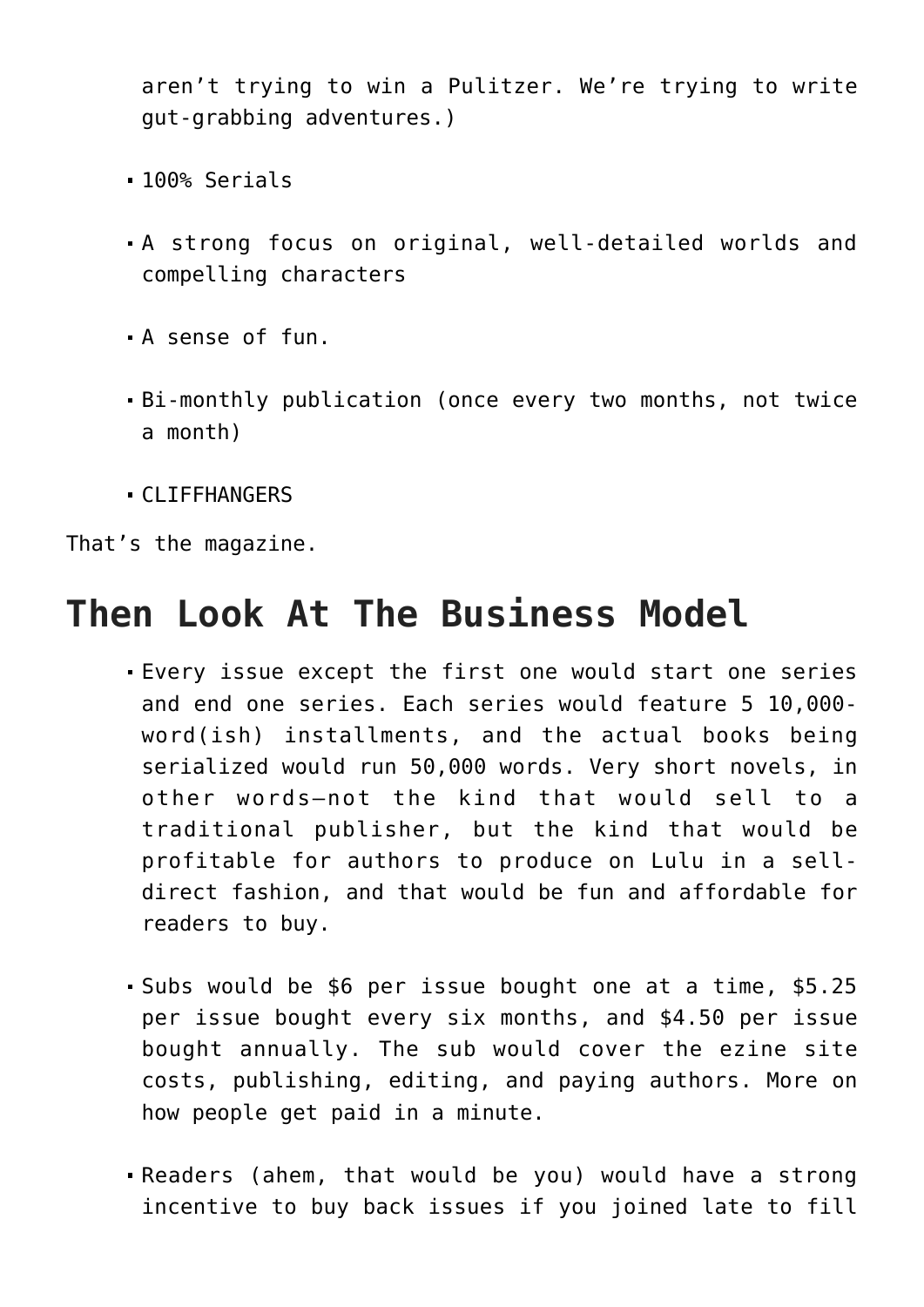in on stories you joined in the middle, and to keep buying issues to find out what happens next in each series you're following. **Yes, I am flagrantly attempting to create book crack, and to get y'all hooked hard.** I'm not even ashamed of myself.

- Readers (you again) would have a pay-per-vote button that would cost a dollar a pop, and 100% of your vote money would go directly to any writer whose story you liked, to reward him or her and encourage the future production of more stories with the same character, the same world, or whatever. With your vote, you would get to send a note to the author with what you loved and what you want more of. (Authors, you see? Instant direct feedback from people who really want more of what you're doing, plus funds to help you do it.)
- Payment would go like this. Publisher—me. 20% of each issue. Editor—don't have one yet, if we do this, will be open for applications. 15% of each issue. Writers. 13% of each issue. Yes. That adds up to 100%.

That might not seem so exciting. But consider—all the back issues will remain on sale, and while people who come in late will have a one-time opportunity to buy all back issues for a reduced price (for which all writers will get paid), if they pass up on that offer, they then will be buying them piecemeal at \$6 a pop (for which all writers involved in the relevent issues will get paid).

Here's the real beauty part. If you're a writer who wrote the best 50,000-word serial ever, as voted by readers (who have also tipped you the better part of a buck to urge you on) and that vote is visible to everyone, and readers read a later story by you, or the last half of your first story, many will, I think, go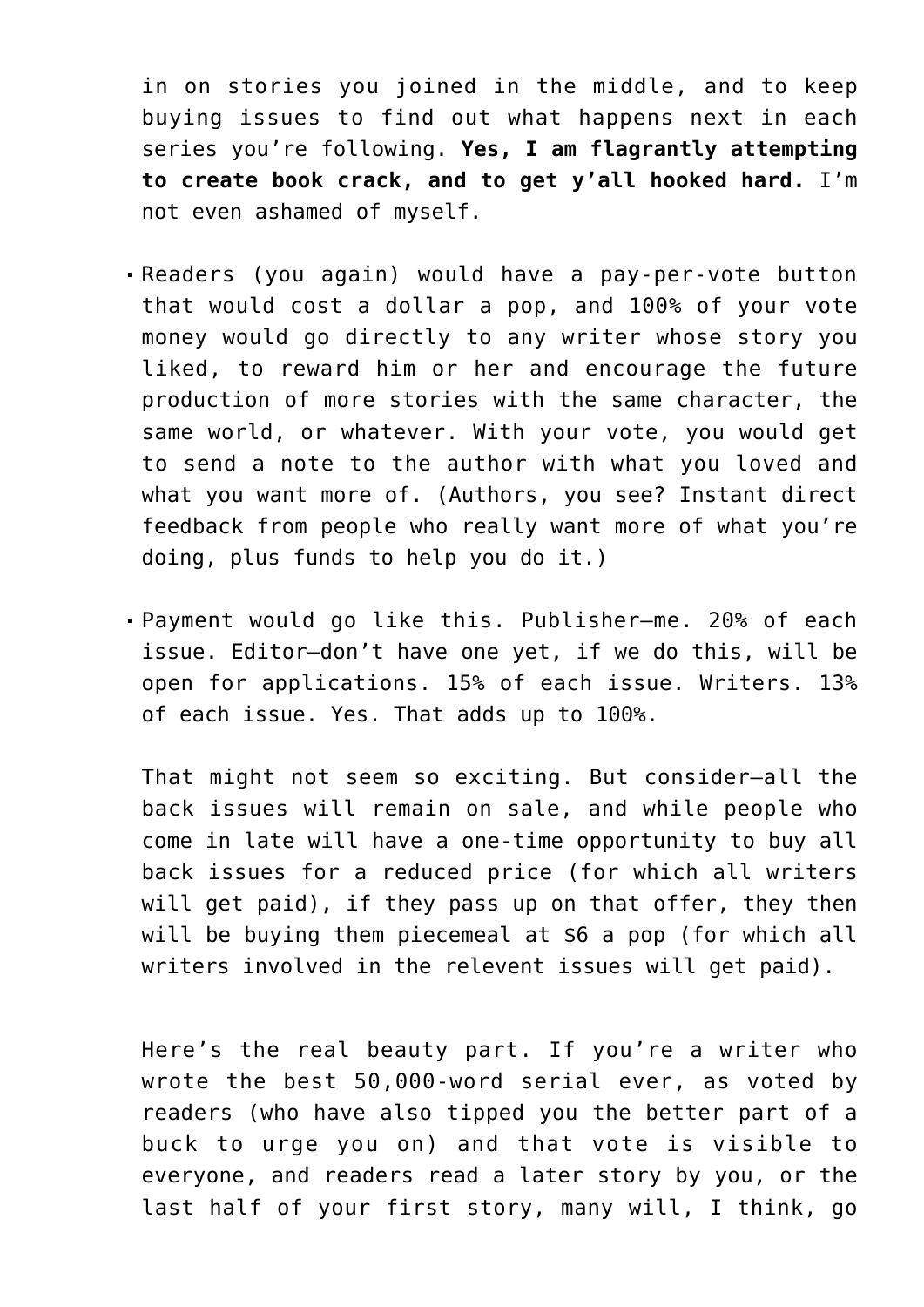back and buy the earlier issues just to get your story. You benefit. But so does every other writer who is in that issue. And maybe the readers will get hooked on those other stories, and go back to get them, too. And any time any issue sells, no matter how old, the writers in that issue All. Get. Paid.

I already have the better part of the software to do this. Margaret Fisk built the shop backend for me, and it will handle recurring multiple payments to multiple authors. I would have to figure out how to tie it into PayPal subscriptions (Okay. No. **I** wouldn't. I would have to see if I could get her to do it. But to defer to passive voice here for a moment, that would have to be done.)

The same month the serial was completed, the author could bring out a Lulu version of the book, and I'd take the blurb and Lulu button and add it to the author's page. The author would retain full rights to the print version—the magazine would just send customers his way. (The author would have to agree NOT to bring the book out before that, to maintain the magazine's exclusivity.)

### **And Here Are The Problems**

So here's how payment breaks down for writers. If we could get 100 subscribers at the lowest rate (annual), the writers would make \$58 per issue (\$4.50×100=\$450x.13=\$58.50). For a five issue-story, that's \$292.50 (not including reader votes, which can't be guessed). **That is really, really not great, and the problem is, I don't even know if 100 subscribers would be an obtainable number.**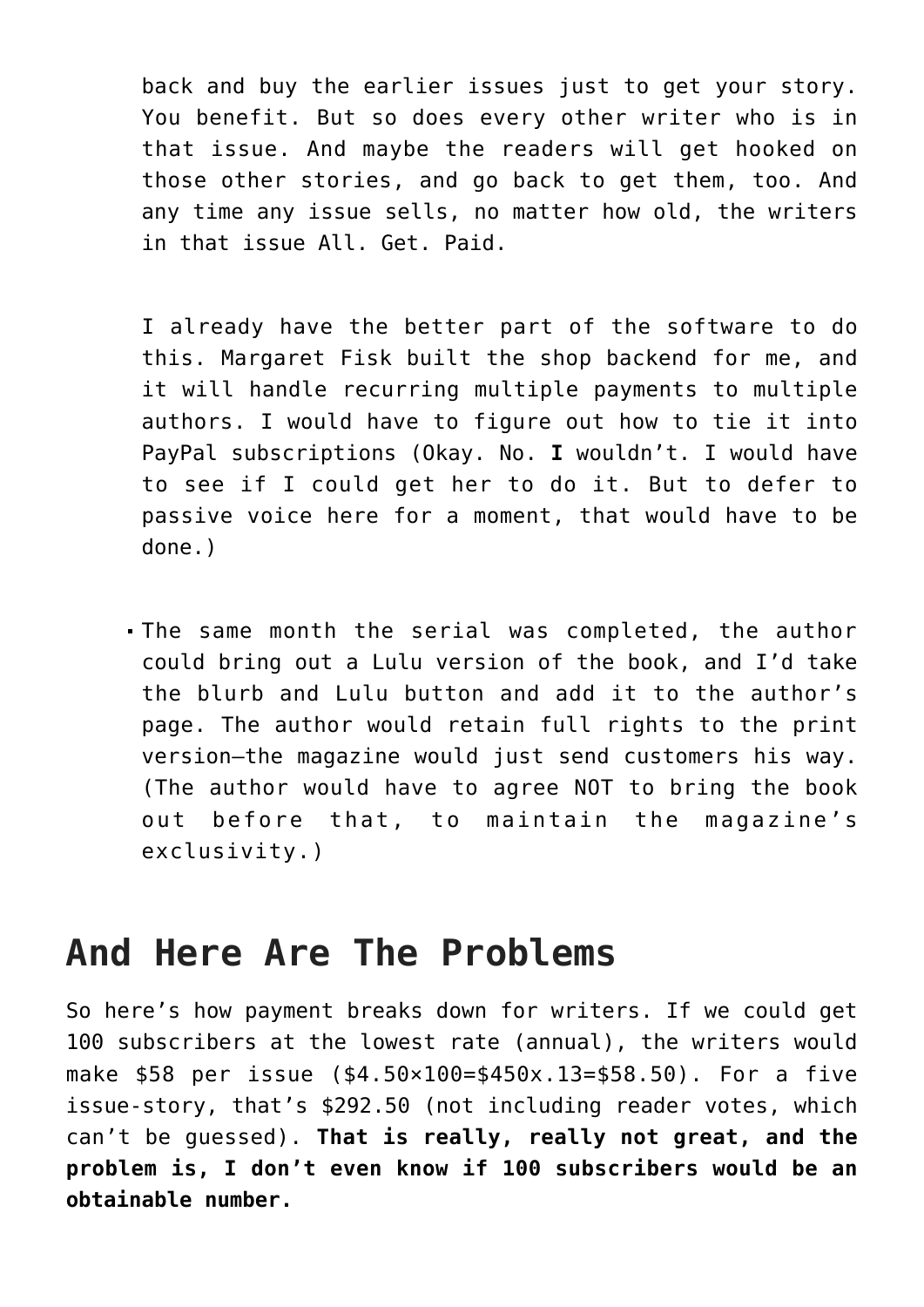As numbers of subscriptions go up, of course, authors do better. A lot better. At 200 subs (annual—always figure the least you can make and you'll never be disappointed), the author will make \$117 per issue, or \$585 for the five-part series. At 500 subs… well… that's \$292.50 per issue, or \$1462.50 for the whole novella. **Which is not that bad. And doesn't figure any subs at a higher price, or reader votes, or any Lulu sales.**

Subs would cost:

Newsstand—\$6 per issue Twice a year—\$5.5 per issue—\$15.75 per sub(you save \$2.25) Annually—\$4.50 per issue—\$27 (you save \$9)

This is a cool model. But right now it's just a model, because it probably wouldn't be worth doing for 100 subscribers, and how many people would be willing to subscribe?

Where am I overlooking problems, and what do you think about what I have already? Please be honest—I don't want to spend a ton of energy getting this started only to discover that everyone wants to submit stories, but nobody wants to read them.

Contents © Holly Lisle. <https://hollylisle.com> All Rights Reserved

## **[Making the money to open](https://hollylisle.com/making-the-money-to-open-onemoreword-books/) [OneMoreWord Books](https://hollylisle.com/making-the-money-to-open-onemoreword-books/)**

written by Holly May 27, 2022 [By Holly Lisle](https://hollylisle.com)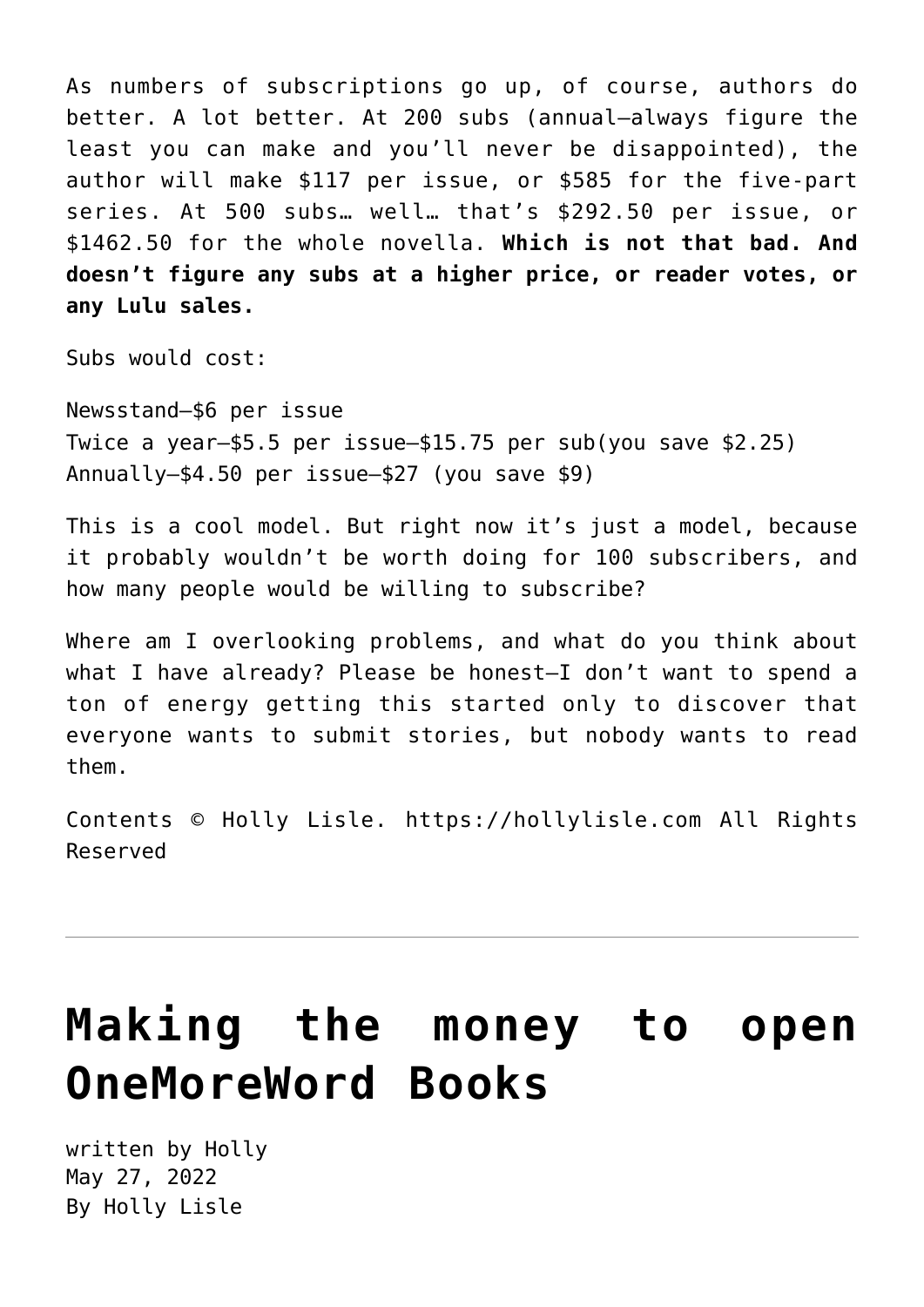[Post copied from OneMoreWordBooks.com](http://onemorewordbooks.com/forum/index.php?topic=19.msg183#msg183)

Now I know what I want to do. I want to publish fantasy serials—related world- or character-based stand-alones set in well-developed, fun universes.

I want to be able to offer a good advance, I want to be able to offer good royalties and an excellent contract. I want to have a strong, interesting, atypical online presence for the house that may include the development of role-playing games based on the series, interviews and online presences for authors, and other goodies.

And what I need now is money.

I've gone over all sorts of sources for funding, and here's the thing. I don't do government handouts—I didn't do them when the kids and I were squeaking along below the poverty level, and I won't do them now. Morally, ethically, personally, I don't approve of government handouts. So I won't be applying for any grants. I'm not interested in using other people's money in the form of selling shares, and by doing so losing control of the business and the way it's run. HOW it's run is as critical to me as what it is. I don't want to incur the moral obligation of accepting donations, and I won't even consider the potential financial devastation that comes with taking out loans.

Which means I'm simply going to have to earn and save, and build slowly.

I have limited control over my professional publishing career—I could have a magnificent windfall with a New York Times bestseller or five, and suddenly have the money to do this. But it hasn't happened yet, and after 30+ books, I'm not holding my breath, and I'm not making business plans based winning the publishing lottery.

Ben Franklin's adage and life philosophy, [Do Well By Doing](http://www.evancarmichael.com/Famous-Entrepreneurs/624/Lesson-5-Do-Well-by-Doing-Good.html)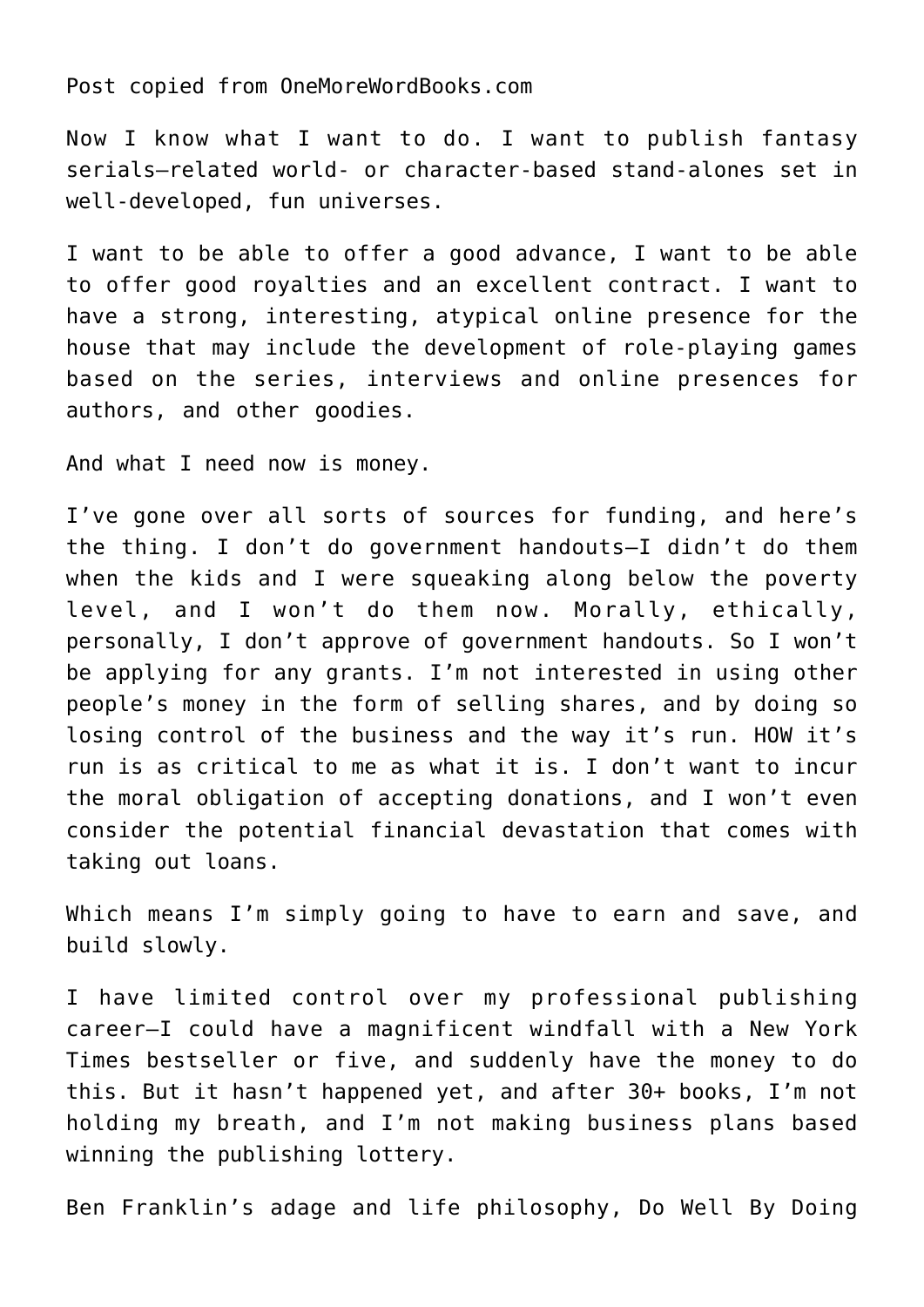[Good,](http://www.evancarmichael.com/Famous-Entrepreneurs/624/Lesson-5-Do-Well-by-Doing-Good.html) offers guidance. Find ways to pay forward, find ways to create new and desirable services and products, make sure people benefit, that the work is worthwhile, that something good comes into the world because of it, but also make sure the work can pay its own way. Do what you can yourself, bring in volunteers when it outgrows one person, pay if it's a forprofit venture. (Forward Motion was never intended to make money, so I built it around an entirely volunteer culture. I hope with this project to be able not just to teach folks to fish, but to pay them for the fish they catch.)

I have a way to do that. The income I do have some control over is my little online bookstore. I can—and will—write more books for that. My own titles and my own work will be the primary source for funding the publishing house, though I'll add additional writing-related nonfiction as well. I don't make much money from selling other folks' books because I don't charge them much for having the books on the site (currently 10% of the cover price after PayPal and affiliate fees). So other people's writing non-fiction will help a little, but not much. And fiction is currently selling at the less-than-breathtaking speed of about one copy of each title per month—adding fiction to my list will not help my plan at all—and it doesn't do much for the writers, either—so in almost all cases, I just won't.

My only way to increase my publishing fund other than to write more books is to add more affiliates. So I will be pushing the [HollyShop Affiliates program](http://shop.hollylisle.com/jamaffiliates/index.php?req=desc&pid=1), because that's my distribution, and the farther I can reach with the books I have, the more work each book does for me, and the more I can put aside to fund the publishing house. **If you'd like to have a part in getting OneMoreWord Books off the ground, [join the affiliate](http://shop.hollylisle.com/jamaffiliates/index.php?req=desc&pid=1) [program, get other people to join through you, let me pay you](http://shop.hollylisle.com/jamaffiliates/index.php?req=desc&pid=1) [for your help, and help me make enough money through the store](http://shop.hollylisle.com/jamaffiliates/index.php?req=desc&pid=1) [that I can regularly bank it.](http://shop.hollylisle.com/jamaffiliates/index.php?req=desc&pid=1) We can all do good by doing well.**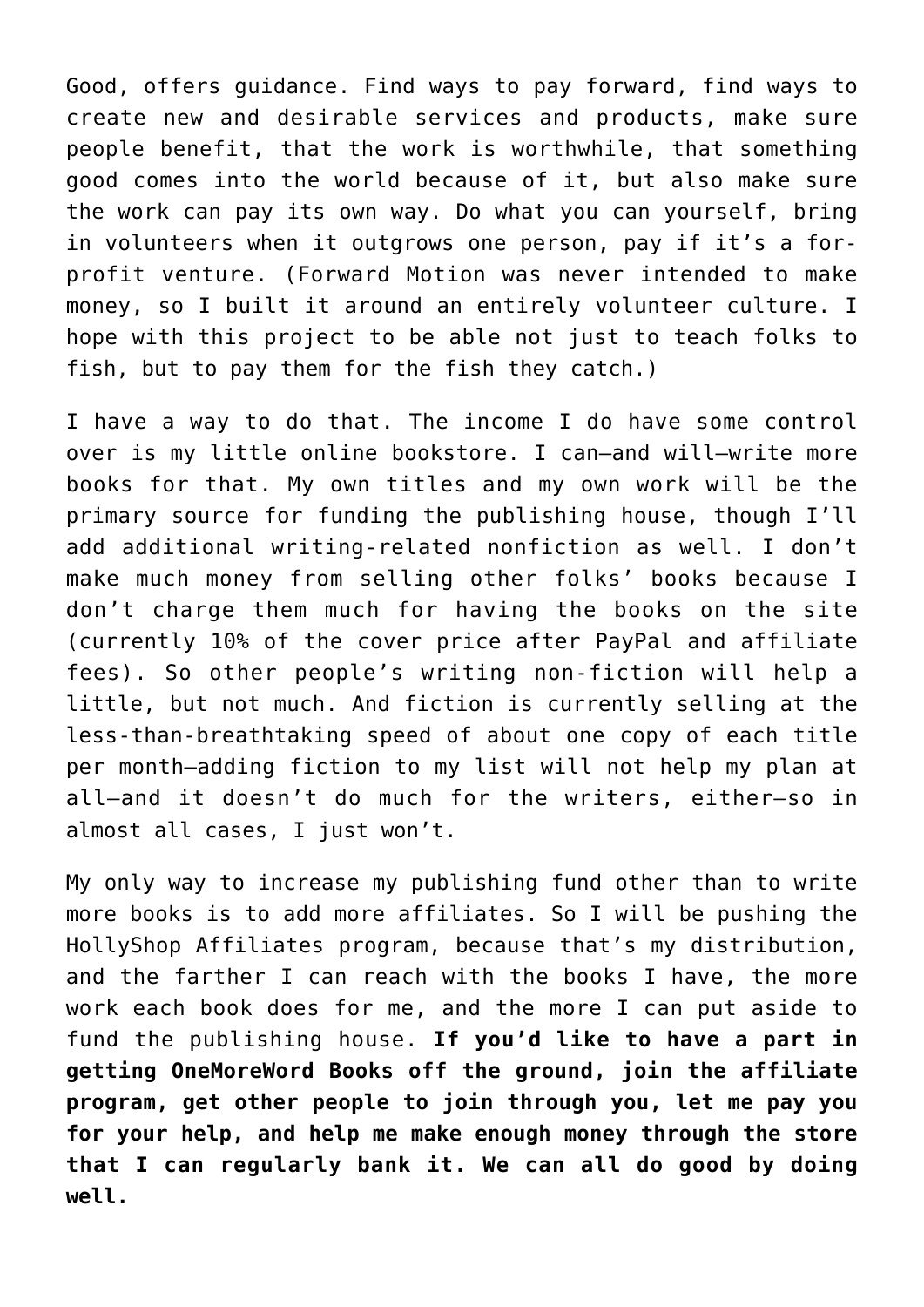I'm good at living and working on shoestrings; have been doing it all my life. I figure I can do more with a dollar than a big corporation, because to start with I'll do most of the work myself, and I won't pay me. But I still figure that an advance of \$5000 plus initial print publishing costs of \$10- \$15,000 per book, plus website development that includes content development of probably another \$15,000, minimum, plus guerrilla advertising and distribution, and I'm looking at needing \$50,000 in a OneMoreWord account before I can even start looking at manuscripts, and at least \$5000/month in setaside income (money I don't have to live off of and can just pump into the business) simply to keep the doors open. That's a tiny start-up cost for a business, but it's a whole lot of money to me. And while my objective is to take the business to profitability while creating jobs for writers, artists, editors, web designers and others, and to do it by offering wonderful books, the best business plan in the world cannot guarantee that will happen quickly. Or at all.

I'll be taking [OneMoreWord Books site](http://onemorewordbooks.com) offline in a month or so; I don't want to babysit a board I won't be using, because those things turn into spam magnets. I have my goals, I have my direction, and I have my plan, and now it's time to do the work to make this happen.

I'm going to archive the OneMoreWord board messages and work from them. Everything you've said has helped me find my direction and figure out what it is that I want to do beyond writing, and what I have to do to get there. Thank you for taking the time and the effort to throw things at the wall with me.

Beyond this last discussion here, such conversation as we have about the publishing company will go back to [the weblog](https://hollylisle.com/writingdiary2/)until I'm ready to start locating website programmers and looking for manuscripts. Then I'll bring OneMoreWord Books back, and let you know through the weblog. Realistically, I think I'm looking at about five years. I have optimistic and gloomy